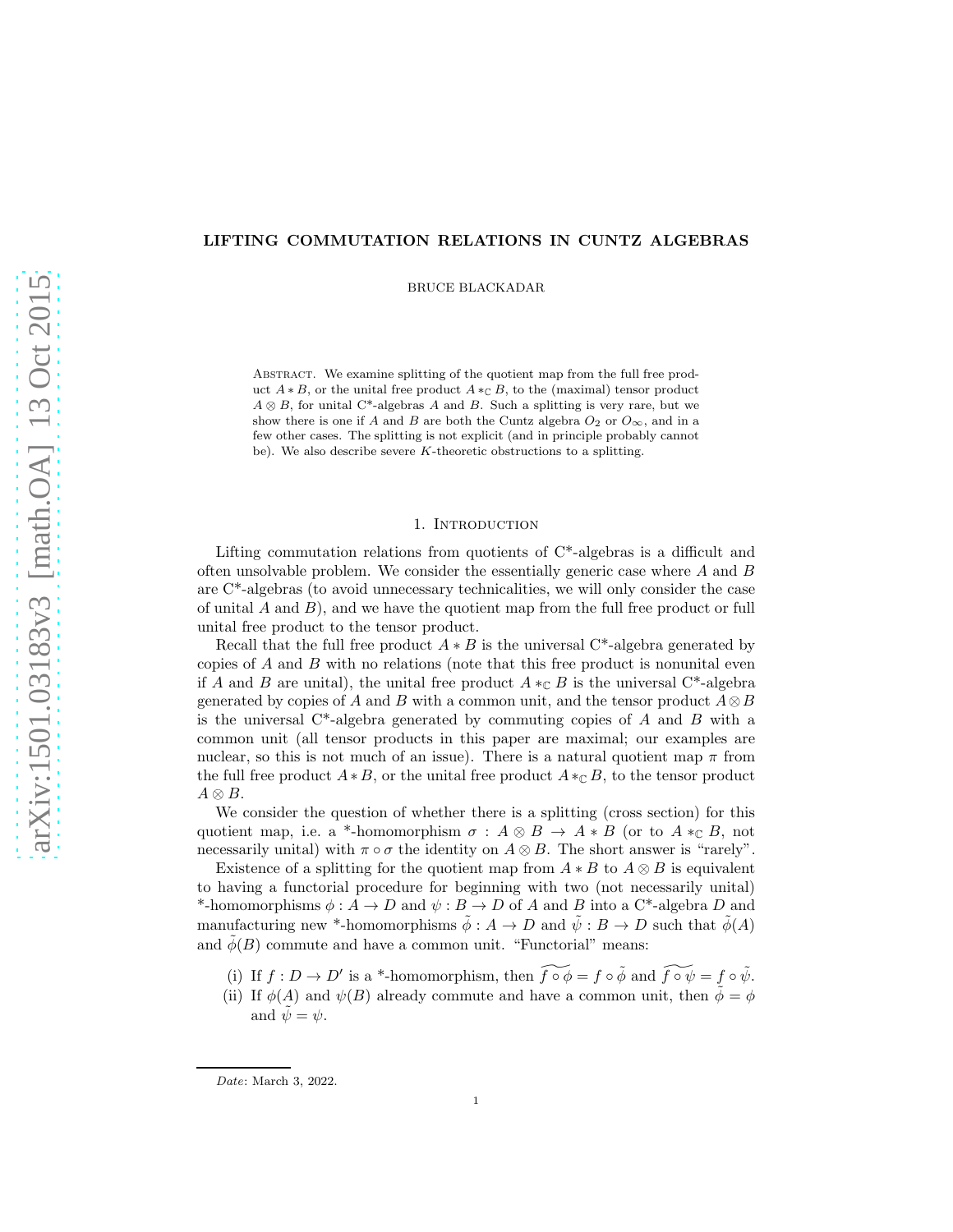[Such  $\phi$  and  $\psi$  define a \*-homomorphism  $\phi * \psi$  from  $A * B$  to D; let  $\phi$  and  $\bar{\psi}$  be defined by  $(\phi * \psi) \circ \sigma$  for a splitting  $\sigma$ . Such a functorial procedure is automatically pointnorm continuous in the sense that if  $\phi_n : A \to D$  and  $\psi_n : B \to D$  converge pointnorm to  $\phi$  and  $\psi$  respectively, then  $\tilde{\phi}_n \to \tilde{\phi}$  and  $\tilde{\psi}_n \to \tilde{\psi}$  point-norm respectively [it suffices to note that  $\phi_n * \psi_n \to \phi * \psi$  point-norm].

Existence of a splitting is also equivalent to being able to always solve the following lifting problem: given a  $C^*$ -algebra D, a (closed) ideal J of D, and  $*$ homomorphisms  $\phi : A \to D/J$  and  $\bar{\psi} : B \to D/J$  such that  $\bar{\phi}(A)$  and  $\bar{\psi}(B)$  commute and have a common unit, and  $\phi$  and  $\psi$  separately lift to \*-homomorphisms  $\phi: A \to D$  and  $\psi: B \to D$ , find lifts  $\tilde{\phi}: A \to D$  and  $\tilde{\psi}: B \to D$  such that  $\tilde{\phi}(A)$ and  $\phi(B)$  commute and have a common unit.

We now give examples suggesting that splittings are "rare".

**Example 1.1.** Consider the simplest nontrivial  $C^*$ -algebra  $\mathbb{C}^2$ . There is an explicit description of  $\mathbb{C}^2 *_{\mathbb{C}} \mathbb{C}^2$ , which is the universal unital C<sup>\*</sup>-algebra generated by two projections, as the continuous functions from  $[0, 1]$  to  $M_2$  which are diagonal at the endpoints (cf. [\[Bla06,](#page-13-0) IV.1.4.2]). From this description it is easy to see that there is no splitting for the quotient map from  $\mathbb{C}^2 *_{\mathbb{C}} \mathbb{C}^2$  to  $\mathbb{C}^2 \otimes \mathbb{C}^2$  (which is just evaluation at the endpoints of  $[0, 1]$ . There is a *fortiori* no splitting for the quotient map from  $\mathbb{C}^2 * \mathbb{C}^2$  to  $\mathbb{C}^2 \otimes \mathbb{C}^2$ , since this quotient map factors through  $\mathbb{C}^2 *_{\mathbb{C}} \mathbb{C}^2$ .

There is also no splitting for the quotient map from  $\mathbb{C}^2 * \mathbb{C}^2$  to  $\mathbb{C}^2 *_{\mathbb{C}} \mathbb{C}^2$  [\(4.1\)](#page-10-0).

<span id="page-1-0"></span>**Example 1.2.** Here is an easier example. Let  $n > 1$ . Then the quotient map from  $\mathbb{M}_n *_{\mathbb{C}} \mathbb{M}_n$  to  $\mathbb{M}_n \otimes \mathbb{M}_n$  cannot split (unitally). For  $\mathbb{M}_n *_{\mathbb{C}} \mathbb{M}_n$  has  $\mathbb{M}_n$  as a quotient, but there is no nonzero homomorphism from  $\mathbb{M}_n \otimes \mathbb{M}_n \cong \mathbb{M}_{n^2}$  to  $\mathbb{M}_n$ . (Actually it cannot split nonunitally either; cf. Theorem [3.10,](#page-8-0) §4.)

Similarly, if m and  $n > 1$  are not relatively prime, there is no splitting for the quotient map from  $\mathbb{M}_m *_{\mathbb{C}} \mathbb{M}_n$  to  $\mathbb{M}_m \otimes \mathbb{M}_n \cong \mathbb{M}_{mn}$ , since  $\mathbb{M}_m *_{\mathbb{C}} \mathbb{M}_n$  has  $\mathbb{M}_p$  as a quotient, where p is the least common multiple of m and n, and  $p < mn$ . If m and  $n$  are relatively prime, the question is more delicate, but it seems unlikely that  $\mathbb{M}_m *_{\mathbb{C}} \mathbb{M}_n$  contains a unital copy of  $M_{mn}$  (there is no such copy if either m or n is prime [\[RV98\]](#page-14-0)).

These obstructions to a splitting are K-theoretic; see section [3](#page-4-0) for a discussion.

There is somewhat more hope in general of getting a splitting if the free product is replaced by a "soft tensor product"  $A \otimes_{\epsilon} B$  where the copies of A and B are required to approximately commute (there are various ways to make this precise; cf. [2.1\)](#page-2-0). In the case of  $\mathbb{C}^2 \otimes \mathbb{C}^2$ , we want to restrict to the case where the commutator  $pq - qp$  of the two generating projections has small norm, say  $\leq \epsilon$  for a specified  $\epsilon > 0$ . In fact, in this case, as soon as  $\epsilon < \frac{1}{2}$  there is a splitting, as is easily seen. A similar result holds for  $\mathbb{M}_m \otimes_{\epsilon} \mathbb{M}_n$ , where the matrix units of the two matrix algebras  $\epsilon$ -commute, and more generally for  $A \otimes_{\epsilon} B$  for A and B finite-dimensional, for small enough  $\epsilon$ .

But in only slightly more general settings there is no splitting even in the soft tensor product case:

**Example 1.3.** If we regard  $C(\mathbb{T}) \otimes C(\mathbb{T})$  as the universal C<sup>\*</sup>-algebra generated by two commuting unitaries, and we let  $C(\mathbb{T})\otimes_{\epsilon} C(\mathbb{T})$  be the "soft torus," the universal  $C^*$ -algebra generated by two unitaries u and v with  $||uv-vu|| \leq \epsilon$  ([\[Exe93\]](#page-14-1), [\[EEL91\]](#page-14-2), [\[EE02\]](#page-14-3)), then there is no splitting for the natural quotient map from  $C(\mathbb{T}) \otimes_{\epsilon} C(\mathbb{T})$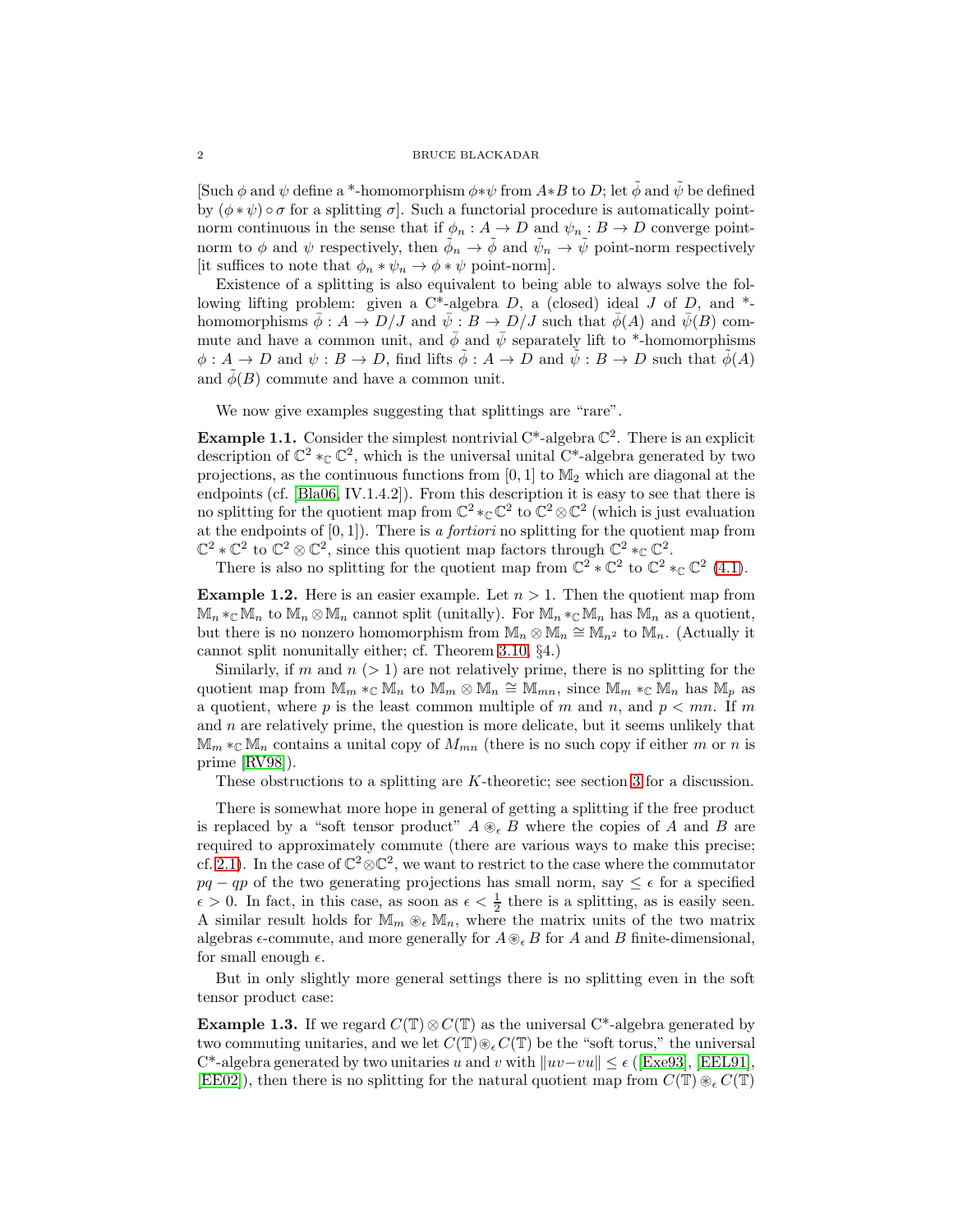to  $C(\mathbb{T}) \otimes C(\mathbb{T})$  for any  $\epsilon > 0$  (the Voiculescu matrices ([\[Voi83\]](#page-14-4), [\[EL89\]](#page-14-5)) can be used to show this is impossible). Thus a fortiori there can be no splitting for the quotient map from  $C(\mathbb{T}) *_{\mathbb{C}} C(\mathbb{T})$  to  $C(\mathbb{T}) \otimes C(\mathbb{T})$ , since this quotient map factors through  $C(\mathbb{T}) \otimes_{\epsilon} C(\mathbb{T})$ . This example can be essentially summarized by saying that  $C(\mathbb{T}^2) \cong C(\mathbb{T}) \otimes C(\mathbb{T})$  is not semiprojective [\(2.3\)](#page-3-0).

Example 1.4. Not all obstructions to a splitting are K-theoretic. For example, there is no splitting for the quotient map from  $C([0,1]) \otimes_{\epsilon} C([0,1])$  to  $C([0,1]) \otimes_{\epsilon} C([0,1])$  $C([0,1]) \cong C([0,1]^2)$  for any  $\epsilon > 0$  since  $C([0,1]^2)$  is not semiprojective  $(2.3)$ , and hence no splitting for  $C([0, 1]) \ast_{\mathbb{C}} C([0, 1]) \rightarrow C([0, 1]) \otimes C([0, 1])$  even though there is a splitting on the  $K$ -theory level. (There is, however, a splitting for the quotient map from  $C([0,1])$ ∗ $C([0,1])$  to  $C([0,1])$ ∗ $\subset C([0,1])$ ; in fact, there is a simple explicit cross section for the map from  $A * C([0,1])$  to  $A *_{\mathbb{C}} C([0,1])$  for any unital A.)

One can ask whether the quotient map from  $A *_{\mathbb{C}} B$  to  $A \otimes B$  ever splits (if neither A nor B is  $\mathbb{C}$ ). Perhaps surprisingly, the answer is yes: it splits if A and B are certain Kirchberg algebras (but far from all pairs of Kirchberg algebras). For example, in one of our main results we show (Corollary [5.8\)](#page-12-0) it splits if  $A = B = O_2$ or if A is any semiprojective Kirchberg algebra and  $B = O_{\infty}$ . In fact, even the quotient map from  $A * B$  to  $A \otimes B$  splits in these cases. It has been known that in each of these cases, the quotient map from  $A \otimes_{\epsilon} B$  to  $A \otimes B$  splits if  $\epsilon > 0$ is sufficiently small, where  $A \otimes_{\epsilon} B$  denotes the universal C<sup>\*</sup>-algebra in which the standard generators and their adjoints in the two algebras  $\epsilon$ -commute (this is easily proved from the definition of semiprojectivity, cf. [2.3\)](#page-3-0); but it came as a surprise to the author that there is a splitting even when no commutation condition (or any other relation) between the algebras is assumed.

See Section [2](#page-2-1) for definitions and a brief discussion of semiprojectivity and Kirchberg algebras, and [\[Bla06\]](#page-13-0) for general information about C\*-algebras. [\[Lor97\]](#page-14-6) contains an extensive discussion of lifting problems and semiprojectivity for C\* algebras.

I am indebted to the referee for pointing out a gap in the proof of Theorem [3.10,](#page-8-0) and for comments leading to Theorem [5.2](#page-11-0) and an improvement in Theorem [5.3.](#page-11-1) I also thank Mikael Rørdam and Wilhelm Winter for helpful conversations.

### 2. Preliminaries

<span id="page-2-1"></span><span id="page-2-0"></span>**2.1.** If A and B are separable and unital, and  $\mathcal{G}$  and  $\mathcal{H}$  are sets of generators for A and B respectively which are finite or sequences converging to 0, and  $\epsilon > 0$ , we define  $A \otimes_{\epsilon} B$  to be the universal unital C<sup>\*</sup>-algebra generated by unital copies of A and B such that  $\|[a, b]\| \leq \epsilon$  for all  $a \in \mathcal{G}, b \in \mathcal{H}$ . The notation does not reflect the dependence on  $\mathcal G$  and  $\mathcal H$ , which is not too important qualitatively; if we instead write  $\overline{A} \otimes_{\epsilon,\mathcal{G},\mathcal{H}} B$ , and  $\mathcal{G}'$  and  $\mathcal{H}'$  are different sequences of generators converging to 0, then for any  $\epsilon > 0$  there is an  $\epsilon' > 0$  such that the natural quotient map from  $A \otimes_{\epsilon,\mathcal{G},\mathcal{H}} B$  to  $A \otimes B$  factors through  $A \otimes_{\epsilon',\mathcal{G}',\mathcal{H}'} B$ . We will thus fix  $\mathcal G$  and  $\mathcal H$  and just write  $A \otimes_{\epsilon} B$ .

The natural quotient map from  $A \otimes_{\epsilon} B$  to  $A \otimes B$  factors through  $A \otimes_{\epsilon'} B$  for any  $\epsilon' < \epsilon$ .

2.2. Recall the definition of semiprojectivity ([\[Bla85\]](#page-13-1), [\[Bla06,](#page-13-0) II.8.3.7]): A separable C<sup>\*</sup>-algebra A is *semiprojective* if, whenever D is a C<sup>\*</sup>-algebra,  $(J_n)$  an increasing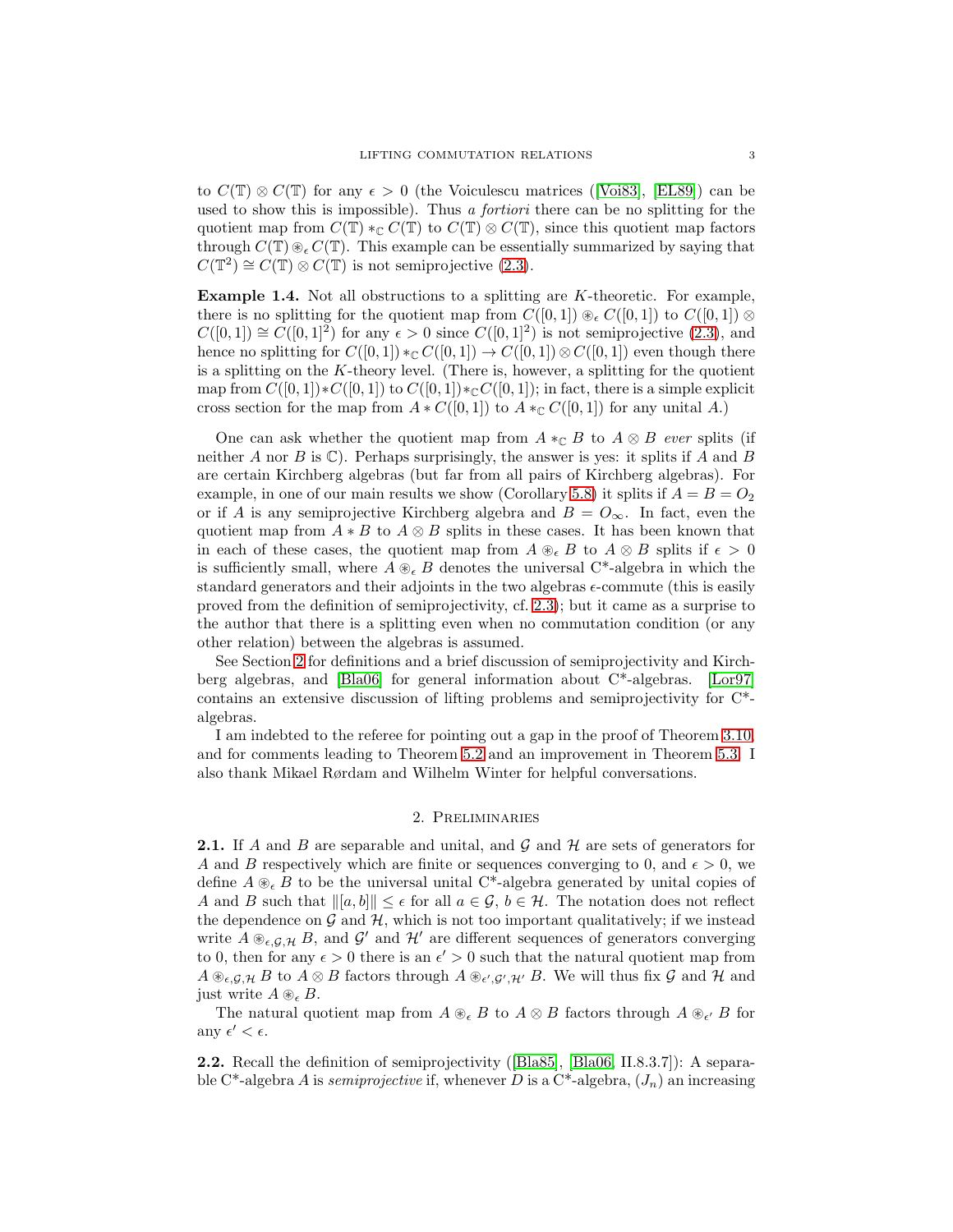sequence of closed (two-sided) ideals of D, and  $J = [\cup J_n]^-$ , then any homomorphism  $\phi: A \to D/J$  can be partially lifted to a homomorphism  $\psi: A \to D/J_n$  for some sufficiently large  $n$ .

If A is unital, then in checking semiprojectivity from the definition D and  $\phi$  may be chosen unital, and then the partial lift  $\psi$  can be required to be unital (in fact,  $\psi$  will automatically become unital if n is sufficiently increased).

There are many known examples of semiprojective C\*-algebras, but semiprojectivity is quite restrictive. For example, if X is a compact metrizable space,  $C(X)$ is semiprojective if and only if X is an ANR of dimension  $\leq 1$  [\[ST12\]](#page-14-7); the dimension restriction is essentially exactly the fact that commutation relations cannot be partially lifted in general. See also [2.5.](#page-4-1)

<span id="page-3-0"></span>**Proposition 2.3.** Let A and B be unital semiprojective  $C^*$ -algebras. Then the quotient map from  $A \otimes_{\epsilon} B$  to  $A \otimes B$  splits (unitally) for some  $\epsilon > 0$  (hence for all sufficiently small  $\epsilon > 0$ ) if and only if  $A \otimes B$  is semiprojective.

*Proof.* Suppose  $A \otimes B$  is semiprojective. Set  $D = A *_{\mathbb{C}} B$  and  $J_n$  the kernel of the natural quotient map from D onto  $A \otimes_{1/n} B$ . Then  $(J_n)$  is an increasing sequence of closed ideals of D, and if  $J = [\cup_n J_n]^{-1}$ , then  $D/J \cong A \otimes B$ . By semiprojectivity there is a (unital) partial lift of the identity map on  $A \otimes B$  for some n.

Conversely, suppose there is a splitting  $\sigma$  for the quotient map from  $A \otimes_{\epsilon} B$  to  $A \otimes B$  for some  $\epsilon > 0$ . Let  $D$ ,  $(J_n)$ ,  $\phi$  be as in the definition of semiprojectivity, with D and  $\phi$  unital. For some sufficiently large n there are unital partial lifts  $\psi_A$ of  $\phi|_{A\otimes 1}$  and  $\psi_B$  of  $\phi|_{1\otimes B}$ , which give a unital homomorphism  $\psi$  from  $A*_\mathbb{C} B$  to  $D/J_n$  which is a lift of  $\phi \circ \pi$ , where  $\pi$  is the quotient map from  $A \ast_{\mathbb{C}} B$  to  $A \otimes B$ (this is essentially the argument that shows that  $A \ast_{\mathbb{C}} B$  is semiprojective). Since the partial lifts of the generators of A and B asymptotically commute as  $n \to \infty$ , if n is sufficiently increased, the map  $\psi$  factors through  $A \otimes_{\epsilon} B$ . Then  $\psi \circ \sigma$  is a partial lift of  $\phi$ , so  $A \otimes B$  is semiprojective.

**2.4.** A Kirchberg algebra is a separable nuclear purely infinite (simple unital)  $C^*$ algebra. It is not known whether such a C\*-algebra is automatically in the bootstrap class for the Universal Coefficient Theorem [\[Bla98,](#page-13-2) 22.3.4]; a Kirchberg algebra in this bootstrap class is called a UCT Kirchberg algebra.

The first Kirchberg algebras to be studied were the *Cuntz algebras*  $O_n$ ,  $2 \leq$  $n \leq \infty$ . If  $2 \leq n < \infty$ ,  $O_n$  is the universal (unital) C<sup>\*</sup>-algebra generated by n isometries with mutually orthogonal range projections adding up to the identity.  $O_{\infty}$  is the universal (unital) C<sup>\*</sup>-algebra generated by a sequence of isometries with mutually orthogonal range projections. The next class was the (simple) Cuntz-Krieger algebras  $O<sub>A</sub>$ . These are all UCT Kirchberg algebras.

Kirchberg (in part done also independently by Phillips) showed that the UCT Kirchberg algebras are classified by their K-theory. If A is a unital  $C^*$ -algebra, write  $L(A)$  for the triple  $(K_0(A), K_1(A), [1_A])$ ;  $L(A)$  is part of the Elliott invariant of A, and is the entire Elliott invariant of A if A is a Kirchberg algebra. A unital \*-homomorphism  $\phi$  from A to B induces a morphism from  $L(A)$  to  $L(B)$ , i.e. a homomorphism  $\phi_{*0}: K_0(A) \to K_0(B)$  with  $\phi_{*0}([1_A]) = [1_B]$  and a homomorphism  $\phi_{*1}: K_1(A) \to K_1(B)$ . The following facts are known (see [\[Rør02\]](#page-14-8) for a good exposition):

(i) If A and B are UCT Kirchberg algebras and  $\alpha : L(A) \to L(B)$  is a morphism, then there is a unital \*-homomorphism  $\phi : A \to B$  with  $\phi_* = \alpha$ . If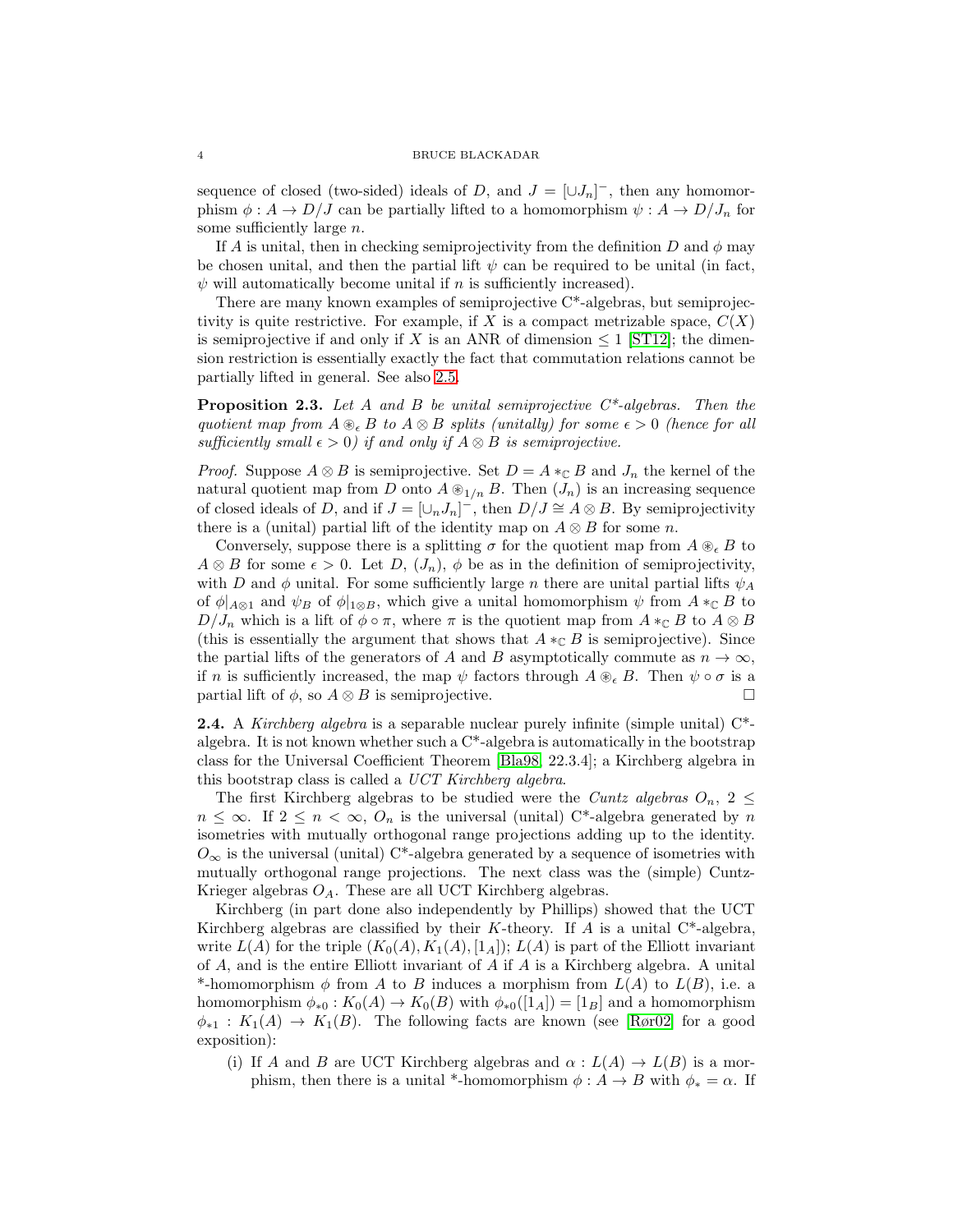$\alpha$  is an isomorphism,  $\phi$  can be chosen to be an isomorphism. In particular,  $L(A)$  is a complete isomorphism invariant of A among UCT Kirchberg algebras.

(ii) If  $G_0$  and  $G_1$  are any countable abelian groups (recall that the K-groups of any separable C<sup>\*</sup>-algebra are countable), and u is any element of  $G_0$ , then there is a UCT Kirchberg algebra A (unique up to isomorphism) with  $L(A) \cong (G_0, G_1, u).$ 

Cuntz showed that  $L(O_n) = (\mathbb{Z}_{n-1}, 0, 1)$  if  $n < \infty$  and  $L(O_\infty) = (\mathbb{Z}, 0, 1)$ . As technical results toward the above classification, Kirchberg ([\[KP00\]](#page-14-9); cf. [\[Rør02\]](#page-14-8)) showed the following facts about tensor products:

- (iii) For any Kirchberg algebra A (UCT or not),  $O_2 \otimes A \cong O_2$ . In particular,  $O_2 \otimes O_2 \cong O_2.$
- (iv) For any Kirchberg algebra A (UCT or not),  $O_{\infty} \otimes A \cong A$ . In particular,  $O_{\infty} \otimes O_{\infty} \cong O_{\infty}.$
- (v) The infinite tensor products  $O_2^{\infty}$  and  $O_{\infty}^{\infty}$  are isomorphic to  $O_2$  and  $O_{\infty}$ respectively.

The isomorphism  $O_2 \otimes O_2 \cong O_2$  (which was first shown by Elliott; cf. [\[Rør94\]](#page-14-10)) and the others are quite deep results. They are highly nonconstructive; in fact, it is in principle essentially impossible to give an explicit isomorphism of  $O_2 \otimes O_2$  and  $O_2$  by the results of [\[AC13\]](#page-13-3).

<span id="page-4-1"></span>2.5. It has recently been shown [\[End15\]](#page-14-11) that if A is a UCT Kirchberg algebra, then A is semiprojective if and only if  $K_*(A)$  is finitely generated (in fact, this problem was the original motivation for the work of the present paper). Special cases were previously known: it is easy to show that  $O_n$   $(n < \infty)$  and, more generally,  $O_A$  for any A is semiprojective [\[Bla85\]](#page-13-1).  $O_{\infty}$  was shown to be semiprojective in [\[Bla04\]](#page-13-4), and more general results were obtained in [\[Szy02\]](#page-14-12) and [\[Spi09\]](#page-14-13).

# 3. K-Theoretic Obstructions, Unital Free Product Case

<span id="page-4-0"></span>It turns out that there are rather severe  $K$ -theoretic obstructions to a splitting for the quotient map from  $A \ast_{\mathbb{C}} B$  to  $A \otimes B$ . In this section, we will restrict attention to separable nuclear C\*-algebras in the UCT class [\[Bla98,](#page-13-2) 22.3.4], so that the Künneth Theorem for Tensor Products [\[Bla98,](#page-13-2) 23.1.3] and the results of [\[Ger97\]](#page-14-14) hold, although some of what we do here works in greater generality. The analysis is largely an elementary (but moderately complicated) exercise in group theory, so some details are omitted.

Let A and B be unital  $C^*$ -algebras of the above form. We recall the results of the Künneth theorem and of  $[Ger97]$ :

 $K_0(A \otimes B) \cong [K_0(A) \otimes_{\mathbb{Z}} K_0(B)] \oplus [K_1(A) \otimes_{\mathbb{Z}} K_1(B)] \oplus \text{Tor}_1^{\mathbb{Z}}(K_0(A), K_1(B)) \oplus \text{Tor}_1^{\mathbb{Z}}(K_1(A), K_0(B))$  $K_1(A \otimes B) \cong [K_0(A) \otimes_{\mathbb{Z}} K_1(B)] \oplus [K_1(A) \otimes_{\mathbb{Z}} K_0(B)] \oplus \text{Tor}_1^{\mathbb{Z}}(K_0(A), K_0(B)) \oplus \text{Tor}_1^{\mathbb{Z}}(K_1(A), K_1(B))$ 

where  $\operatorname{Tor}\nolimits_1^{\mathbb{Z}}$  denotes the Tor-functor of homological algebra.

From the exact sequence of [\[Ger97\]](#page-14-14), we obtain:

$$
K_0(A * B) \cong K_0(A) \oplus K_0(B)
$$
  

$$
K_1(A * B) \cong K_1(A) \oplus K_1(B)
$$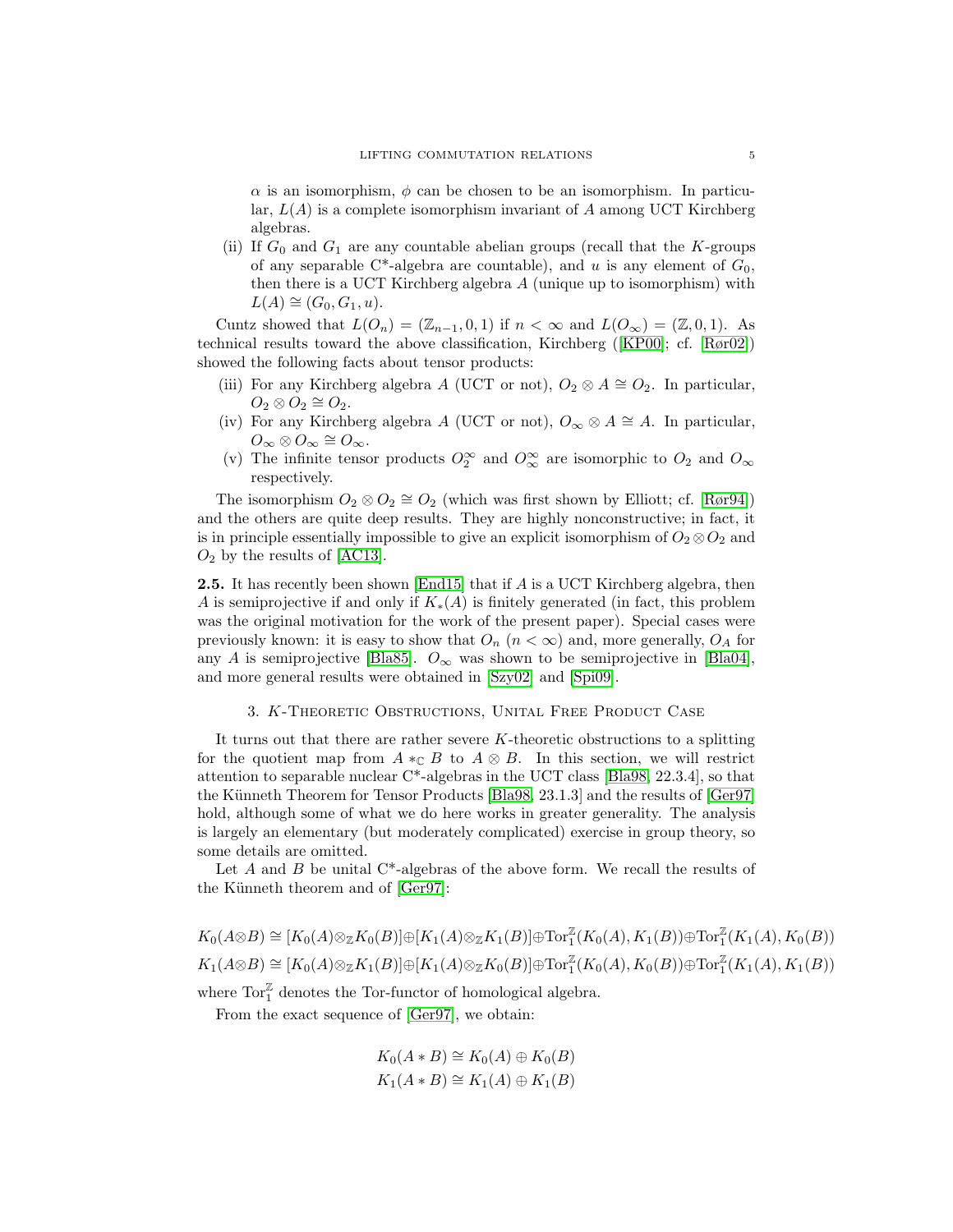$$
K_0(A *_{\mathbb{C}} B) \cong [K_0(A) \oplus K_0(B)] / \langle ([1_A], -[1_B]) \rangle
$$

 $K_1(A \ast_{\mathbb{C}} B) \cong K_1(A) \oplus K_1(B) \oplus \mathbb{Z}$ 

if  $[1_A]$  and  $[1_B]$  are torsion elements of  $K_0(A)$  and  $K_0(B)$  respectively, and

$$
K_1(A *_{\mathbb{C}} B) \cong K_1(A) \oplus K_1(B)
$$

otherwise.

In  $K_1(A *_{\mathbb{C}} B)$ , the first two summands are well defined as subsets of the group, but the extra  $\mathbb Z$  summand is not.

The quotient map from  $A * B$  to  $A *_{\mathbb{C}} B$  induces the obvious maps on the Kgroups.

The quotient map  $\pi$  from  $A *_{\mathbb{C}} B$  to  $A \otimes B$  induces the following maps: on  $K_0$ ,  $\pi_{*0}(x, y) = x \otimes [1_B] + [1_A] \otimes y$  in the  $K_0(A) \otimes_{\mathbb{Z}} K_0(B)$  summand; on the first two summands of  $K_1$ ,  $\pi_{*1}(x, y) = ([1_A] \otimes y) \oplus (x \otimes [1_B])$  in the  $[K_0(A) \otimes_{\mathbb{Z}} K_1(B)] \oplus$  $[K_1(A) \otimes_{\mathbb{Z}} K_0(B)]$  summands.

If there is a splitting, there must be cross sections for these maps. There will be a K-theoretic obstruction almost any time both A and B have nontrivial  $K_1$ , or if the rank of  $K_0$  of both A and B is at least 2.

We first dispose of the extra summand of  $\mathbb{Z}$  in  $K_1$  when it occurs. One can give a more precise and detailed analysis of this summand, but the following argument suffices for the purposes of this paper.

**Lemma 3.1.** If  $[1_A]$  and  $[1_B]$  are torsion, the extra summand  $\mathbb{Z}$  in  $K_1(A *_{\mathbb{C}} B)$  can be chosen so that the restriction  $\phi$  of the quotient map to this summand maps into  $Tor_1^{\mathbb{Z}}(K_0(A), K_0(B)).$ 

*Proof.* Suppose  $m[1_A] = 0$  in  $K_0(A)$  and  $n[1_B] = 0$  in  $K_0(B)$  for natural numbers  $m, n$ . Since the exact sequence of  $\lbrack \text{Ger97} \rbrack$  is natural (functorial), it does not change if we replace A and B by  $A \otimes O_{\infty}$  and  $B \otimes O_{\infty}$  respectively, i.e. we may assume A and B are properly infinite. Thus A and B contain unital copies of  $O_{m+1}$  and  $O_{n+1}$  respectively. There is a corresponding summand of Z in  $K_1(O_{m+1} *_{\mathbb{C}} O_{n+1}),$ which is well defined as the entire group  $K_1(O_{m+1} *_{\mathbb{C}} O_{n+1}),$  and the Z summand in  $K_1(A *_{\mathbb{C}} B)$  can be taken to be the image of this summand, which maps into  $Tor_1^{\mathbb{Z}}(K_0(O_{m+1}), K_0(O_{n+1}))$  since this is all of  $K_1(O_{m+1} \otimes O_{n+1})$ .

**Corollary 3.2.** There can be a splitting at the K-theory level only if  $\phi$  is zero, i.e. the image of  $K_1(A \ast_{\mathbb{C}} B)$  in  $K_1(A \otimes B)$  is the same as the image of the subgroup  $K_1(A) \oplus K_1(B)$ .

*Proof.* Tor<sub>1</sub><sup> $\mathbb{Z}(K_0(A), K_0(B))$  is a torsion group, so  $\phi$  cannot be injective. A quotient</sup> map of  $\mathbb Z$  can only split if it is zero or injective.  $\Box$ 

Thus we are reduced to considering only the summands  $K_1(A) \oplus K_1(B)$  of  $K_1(A \ast_{\mathbb{C}} B).$ 

<span id="page-5-0"></span>**Proposition 3.3.** A splitting for the quotient map from  $A \ast_{\mathbb{C}} B$  to  $A \otimes B$  is impossible under any of the following conditions:

- (i)  $K_1(A) \otimes_{\mathbb{Z}} K_1(B) \neq 0.$
- (ii)  $(rank(K<sub>0</sub>(A)))(rank(K<sub>0</sub>(B)))$  >  $rank(K<sub>0</sub>(A)) + rank(K<sub>0</sub>(B)),$  or  $rank(K_0(A)) + rank(K_0(B)) - 1$  if  $[1_A]$  or  $[1_B]$  has infinite order.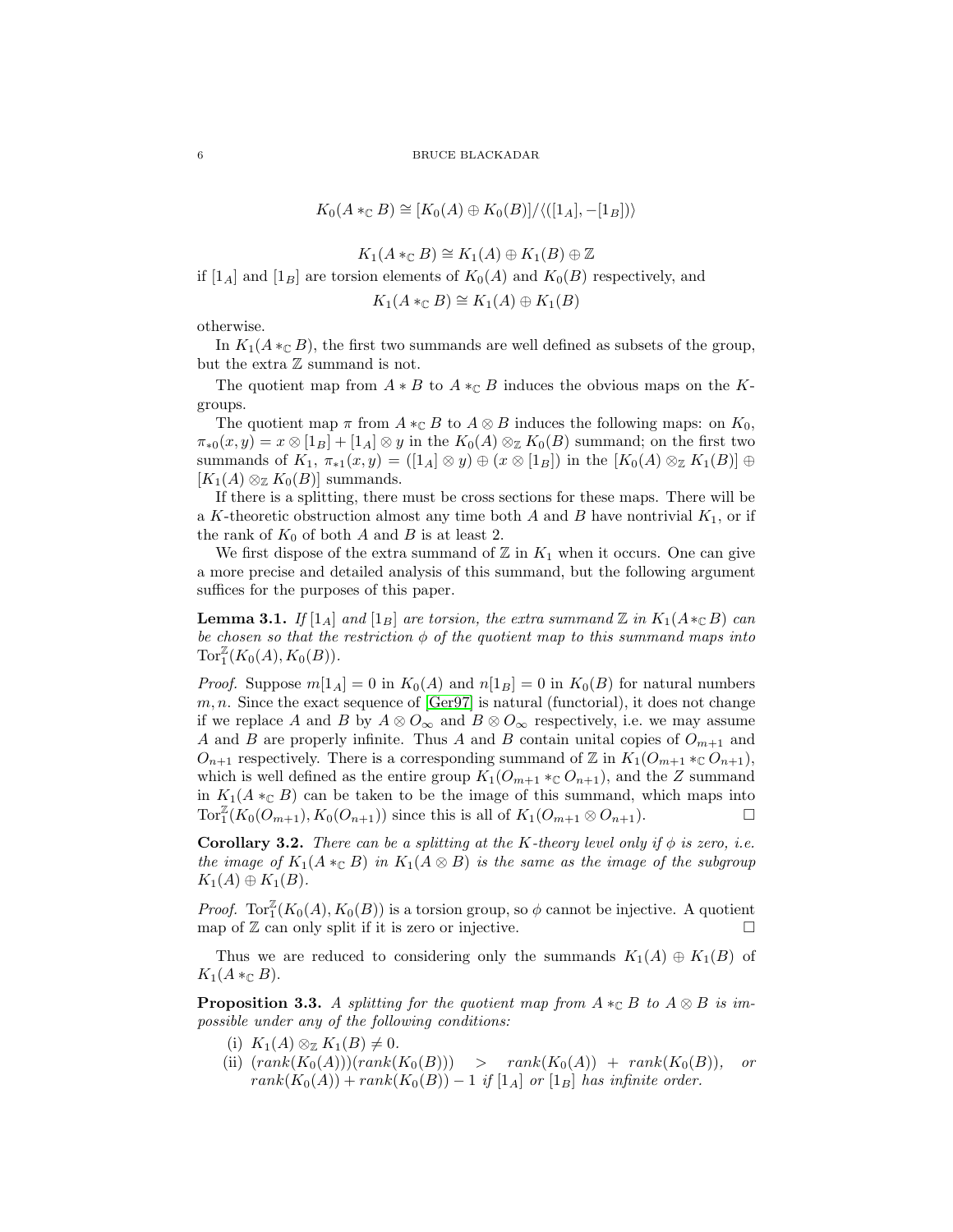(iii)  $\text{Tor}_{1}^{\mathbb{Z}}(K_{*}(A), K_{*}(B)) \neq 0.$ 

This is only the beginning of the  $K$ -theoretic obstructions. We will analyze the case where  $K_*(A)$  and  $K_*(B)$  are finitely generated. Then we have

$$
K_0(A) = \mathbb{Z}^a \oplus G_0, \quad K_1(A) = \mathbb{Z}^n \oplus G_1
$$
  

$$
K_0(B) = \mathbb{Z}^b \oplus H_0, \quad K_1(B) = \mathbb{Z}^m \oplus H_1
$$

for nonnegative integers  $a, b, n, m$  and finite abelian groups  $G_0, G_1, H_0, H_1$ .

In order to have a splitting, from [3.3\(](#page-5-0)iii) we need the orders of  $G_0$  and  $G_1$  to be relatively prime to the orders of  $H_0$  and  $H_1$ , so we will assume this from now on. We also have that  $K_1(A) \otimes_{\mathbb{Z}} K_1(B) = 0$  is necessary for a splitting by [3.3\(](#page-5-0)i), which implies that  $n$  and  $m$  cannot both be nonzero; without loss of generality we assume  $m = 0$ . We must have  $\mathbb{Z}^n \otimes_{\mathbb{Z}} H_1 \cong H_1^n = 0$ , so either  $n = 0$  or  $H_1 = 0$ . We then obtain:

(1) 
$$
K_0(A *_{\mathbb{C}} B) = (\mathbb{Z}^{a+b} \oplus G_0 \oplus H_0) / \langle [1_A], -[1_B] \rangle
$$

(2) 
$$
K_0(A \otimes B) = \mathbb{Z}^{ab} \oplus G_0^b \oplus H_0^a
$$

(3) 
$$
K_1(A *_{\mathbb{C}} B) = \mathbb{Z}^n \oplus G_1 \oplus H_1
$$

(4) 
$$
K_1(A \otimes B) = \mathbb{Z}^{nb} \oplus G_1^b \oplus H_1^a \oplus H_0^n
$$

since  $G_i \otimes_{\mathbb{Z}} H_j = 0$  for all  $i, j$ .

We need for the induced maps from  $K_i(A *_{\mathbb{C}} B)$  to  $K_i(A \otimes B)$  to be surjective and have a cross section. For this, we need  $H_0^n = 0$ , so  $n = 0$  or  $H_0 = 0$ .

**3.4.** There are two trivial cases:  $K_*(A)$  is either  $(0,0)$ , or  $(\mathbb{Z},0)$  and  $[1_A]=1$ , in which case there is no restriction on  $K_*(B)$ . (The situation is, of course, symmetric in  $A$  and  $B$ .)

**3.5.** Next we can easily dispose of the case where  $n > 0$ . In this case we observed earlier that  $H_0 = H_1 = 0$ , and from (4) we see that  $b \leq 1$ . Thus  $K_*(B)$  is either  $(0,0)$  or  $(\mathbb{Z},0)$ . Suppose  $K_0(B) = \mathbb{Z}$ . The map  $\pi_{*1}$  from  $K_1(A *_{\mathbb{C}} B) \cong \mathbb{Z}^n \oplus G_1$ to  $K_1(A \otimes B) \cong \mathbb{Z} \oplus G_1$  is multiplication by  $[1_B]$ ; for this to be surjective, we need for  $[1_B]$  to be a generator of  $K_0(B)$ . Thus we are in one of the trivial cases.

**3.6.** From now on we assume  $n = 0$ , i.e.  $K_1(A)$  and  $K_1(B)$  are finite groups. The situation is now symmetric in A and B. The map from  $K_0(A \ast_{\mathbb{C}} B)$  to  $K_0(A \otimes B)$ must send  $\mathbb{Z}^{a+b}/\langle [1_A], -[1_B] \rangle$  onto  $\mathbb{Z}^{ab}$ , and thus we must have  $ab \leq a+b$ , and if either the torsion-free part of [1<sub>A</sub>] or [1<sub>B</sub>] is nonzero, we must have  $ab \le a + b - 1$ . Thus we have that either a or b is  $\leq 1$ , or  $a = b = 2$  and the torsion-free part of both [1<sub>A</sub>] and [1<sub>B</sub>] is 0. But in the case  $a = b = 2$ , the maps  $\pi_{*0}$  on the torsion-free part of  $K_0$  are zero and cannot be surjective. Thus there is no splitting in this case.

**3.7.** Now assume without loss of generality that  $a = 0$  or 1. We first dispose of the cases where  $[1_A]$  or  $[1_B]$  has finite order (which includes the case  $a = 0$ ). Suppose

$$
(K_0(A), K_1(A), [1_A]) = (\mathbb{Z} \oplus G_0, G_1, (u, r))
$$
  

$$
(K_0(B), K_1(B), [1_B]) = (\mathbb{Z}^b \oplus H_0, H_1, (v, s))
$$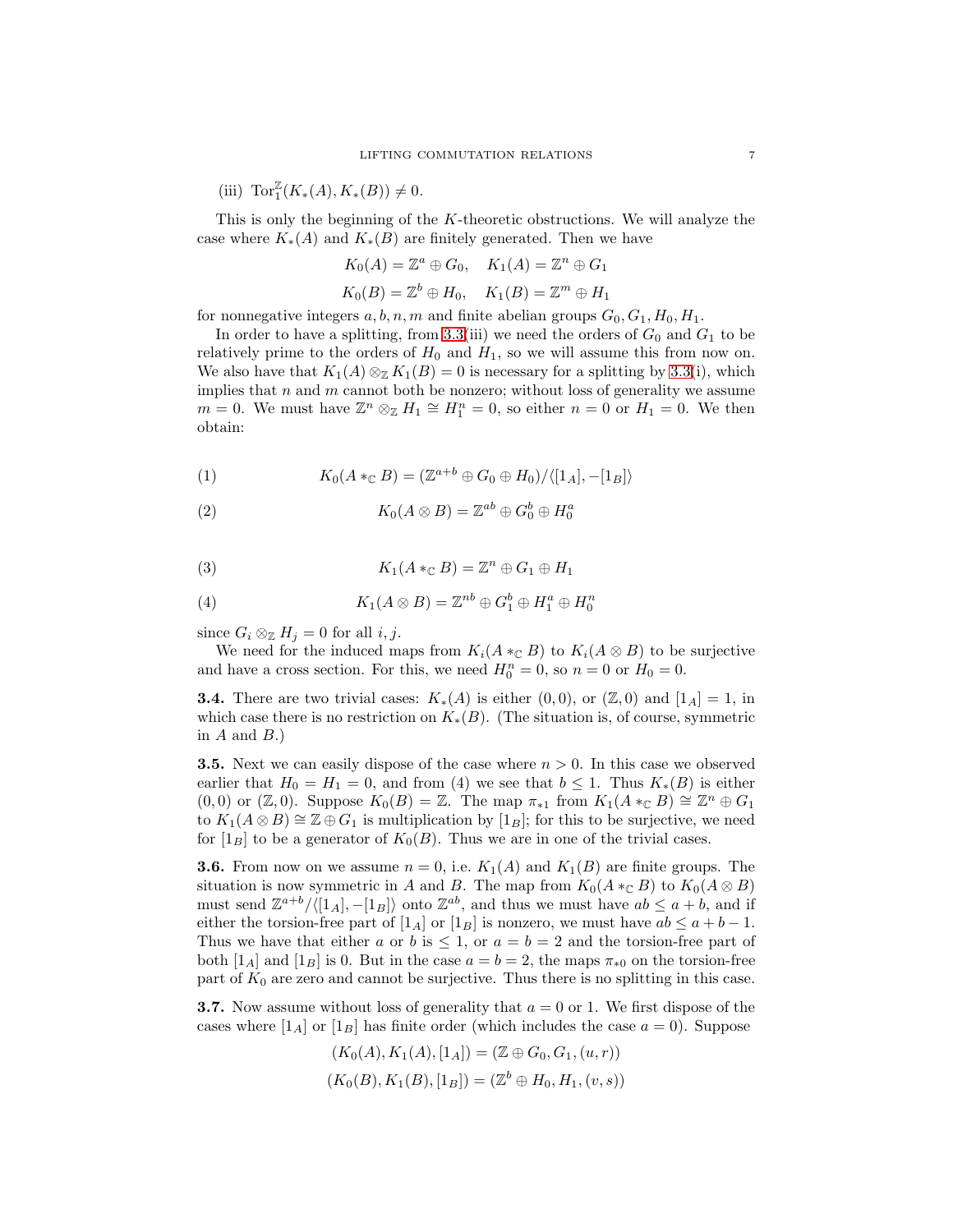Then

$$
K_*(A *_{\mathbb{C}} B) = ((\mathbb{Z} \oplus G_0 \oplus \mathbb{Z}^b \oplus H_0) / \langle (u, r, v, s) \rangle, G_1 \oplus H_1)
$$
  

$$
K_*(A \otimes B) = (\mathbb{Z}^b \oplus G_0^b \oplus H_0, G_1^b \oplus H_1)
$$

If  $u = 0$ , then  $\pi_{*0}$  maps  $\mathbb{Z}^b \oplus H_0$  to 0, so for the map to be surjective we must have  $b \le 1$  and  $H_0 = 0$ ; if  $b = 1$ , for  $\pi_{*0}$  to map  $\mathbb{Z} \oplus G_0$  onto  $K_0(A \otimes B)$  we must have  $v = 1$ . Similarly,  $\pi_{*1}$  maps the  $H_1$  to 0, so  $H_1 = 0$ . Thus we are in a trivial case  $(for B).$ 

If  $v = 0$ , we argue similarly that  $G_0 = G_1 = 0$  and  $u = 1$ , so we are again in a trivial case (for A).

Now consider the case

$$
(K_0(A), K_1(A), [1_A]) = (G_0, G_1, r)
$$
  

$$
(K_0(B), K_1(B), [1_B]) = (\mathbb{Z}^b \oplus H_0, H_1, (v, s))
$$

where  $b \ge 1$  and  $v = 0$ . Then as before  $G_0 = G_1 = 0$  and we are in a trivial case  $(for A).$ 

The last case is where both  $K_*(A)$  and  $K_*(B)$  are torsion (finite) groups. Then

$$
K_*(A \otimes B) = (0,0)
$$

and there is no K-theoretic restriction.

**3.8.** The remaining case is where  $a = 1, b \ge 1$ , and  $\begin{bmatrix} 1_A \end{bmatrix}$  and  $\begin{bmatrix} 1_B \end{bmatrix}$  have infinite order. This is the most delicate case. Write u and v for the components of  $[1_A]$ and  $[1_B]$  in the torsion-free parts of  $K_0(A)$  and  $K_0(B)$  respectively; we may assume without loss of generality that  $u > 0$  and that  $v = (w, 0, \ldots, 0)$  with  $w > 0$ .

First consider the case  $b = 1$ . We have

$$
K_0(A *_{\mathbb{C}} B) \cong (\mathbb{Z} \oplus G_0 \oplus \mathbb{Z} \oplus H_0) / \langle (u, r, -w, -s) \rangle \cong \mathbb{Z}^2 / \langle (u, -w) \rangle \oplus G_0 \oplus H_0
$$

and the map  $\pi_{*0}$  to  $K_0(A \otimes B) = \mathbb{Z} \oplus G_0^b \oplus H_0$  must send  $\mathbb{Z}^2/\langle (u, -w) \rangle$  onto the first coordinate. This map is multiplication by  $w$  on the first coordinate plus multiplication by u on the second; thus it can only be surjective if u and w are relatively prime. In this case, it is both injective and surjective on this piece.

The map  $\pi_{*0}$  maps the  $G_0$  to the  $G_0$  and is multiplication by w. For this to be surjective (hence bijective), we must have  $wG_0 = G_0$ , i.e. w must be relatively prime to the order of  $G_0$ . Similarly, u must be relatively prime to the order of  $H_0$ . The same argument for  $\pi_{*1}$  shows that u and w are relatively prime to the orders of  $H_1$  and  $G_1$  respectively.

We cannot rule out the case where  $u$  and  $v$  are greater than 1 and relatively prime. For example, consider the case  $u = 2, v = 3$ . For simplicity suppose the K-groups are torsion-free, i.e.  $K_*(A) = (\mathbb{Z}, 0, 2)$  and  $K_*(B) = (\mathbb{Z}, 0, 3)$ . Then  $K_0(A *_{\mathbb{C}} B) = \mathbb{Z}^2 / \langle (2, -3) \rangle$  with order unit  $[(2, 0)] = [(0, 3)]$ .  $K_0(A \otimes B) = \mathbb{Z}$  with order unit 6, and the map  $\pi_{*0}$  sends  $[(x, y)]$  to  $3x + 2y$ , and is an isomorphism; the inverse map sends n to  $[(n, -n)]$ . It is possible that this inverse map is induced by a homomorphism on the algebra level in some cases (e.g. possibly in the case  $A = M_2(O_\infty)$  and  $B = M_3(O_\infty))$  [\(3.12\)](#page-9-0), although it is not in the case  $A = M_2$ ,  $B = M_3$  [\(3.11\)](#page-8-1).

Thus the possibilities are

$$
L(A) = (\mathbb{Z} \oplus G_0, G_1, (u, r)), \quad L(B) = (\mathbb{Z} \oplus H_0, H_1, (w, s))
$$

where u is relatively prime to w and to the orders of  $H_0$  and  $H_1$ , and w is relatively prime to the orders of  $G_0$  and  $G_1$ .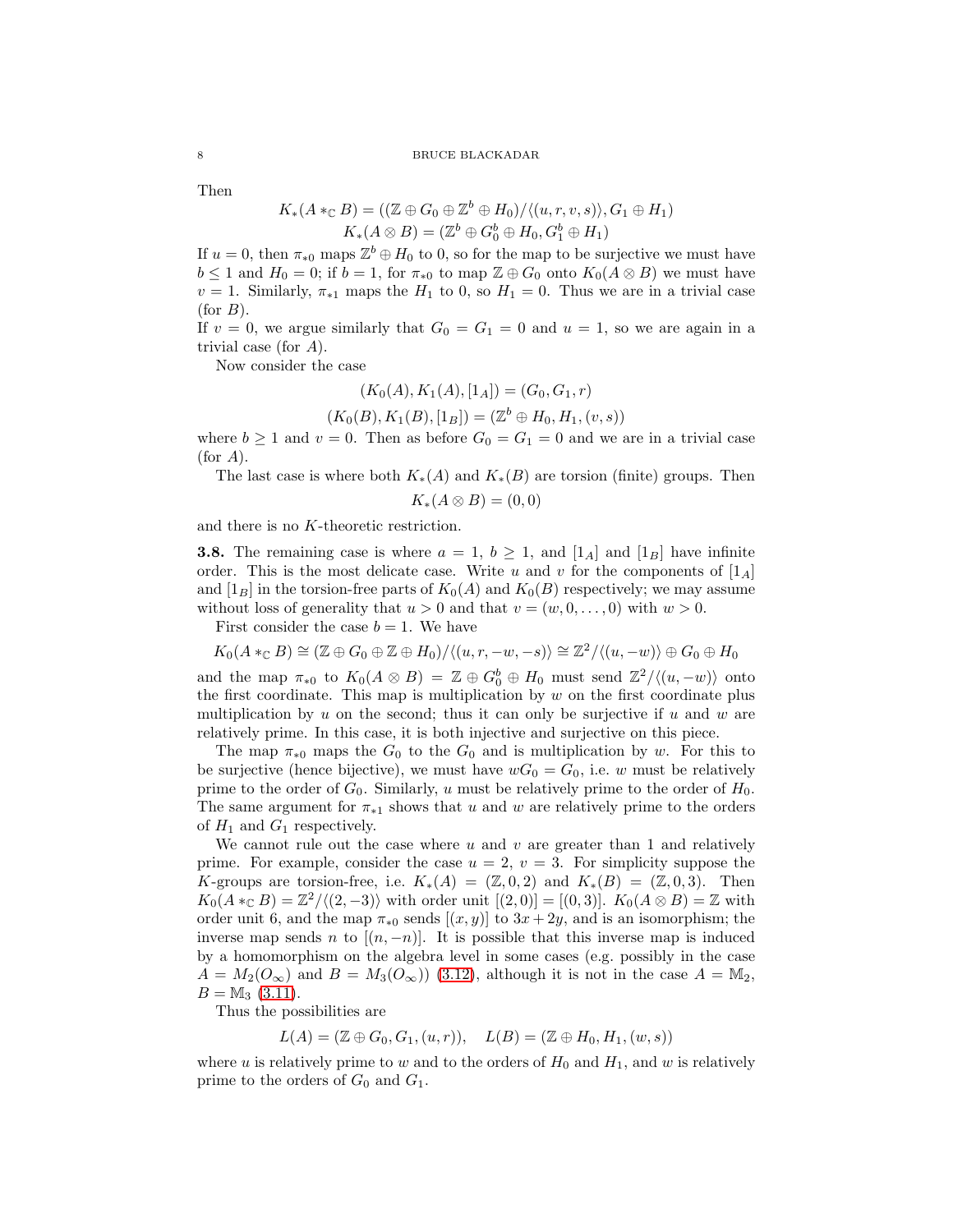**3.9.** Now consider the case  $b > 1$ . We have

$$
K_0(A *_{\mathbb{C}} B) \cong (\mathbb{Z} \oplus G_0 \oplus \mathbb{Z}^b \oplus H_0) / \langle (u, r, -w, 0, \dots, 0, -s) \rangle
$$

$$
\cong \mathbb{Z}^2 / \langle (u, -w) \rangle \oplus \mathbb{Z}^{b-1} \oplus G_0 \oplus H_0
$$

$$
K(A \oplus B) = \mathbb{Z}^b \oplus G_0 \oplus H_0
$$

and the map  $\pi_{*0}$  to  $K_0(A \otimes B) = \mathbb{Z}^b \oplus G_0^b \oplus H_0$  must send  $\mathbb{Z}^2/\langle (u, -w) \rangle$  onto the first coordinate. This map is multiplication by  $w$  on the first coordinate plus multiplication by u on the second; thus it can only be surjective if u and w are relatively prime. In this case, it is both injective and surjective on this piece.

The map  $\pi_{*0}$  sends  $G_0$  into  $G_0^b$  and sends x to  $(wx, 0, \ldots, 0)$ . This can only be surjective if  $G_0 = 0$ . Similarly,  $\pi_{*1}$  sends  $G_1$  into  $G_1^b$  by the same formula, so  $G_1 = 0$ . Thus  $K_*(A) = (\mathbb{Z}, 0)$ .

However, we do not need to have  $u = 1$ . But there is a restriction: the map  $\pi_{*0}$  sends  $H_0$  into  $H_0$  by multiplication by u; this needs to be surjective, i.e. u is relatively prime to the order of  $H_0$ . Similarly,  $uH_1 = H_1$ , so u is relatively prime to the order of  $H_1$ . Thus, for any  $b > 1$ , we have the possibilities

$$
L(A) = (\mathbb{Z}, 0, u), \quad L(B) = (\mathbb{Z}^b \oplus H_0, H_1, (w, 0, \dots, 0, s))
$$

where u is relatively prime to w and to the orders of  $H_0$  and  $H_1$ .

We summarize:

<span id="page-8-0"></span>**Theorem 3.10.** Let A and B be separable nuclear unital  $C^*$ -algebras in the UCT class with finitely generated K-theory. Then there can be a splitting for the quotient map from  $A \ast_{\mathbb{C}} B$  to  $A \otimes B$  only in the following situations:

- (i)  $L(A) = (0, 0, 0)$  or  $(\mathbb{Z}, 0, 1)$ ,  $L(B)$  arbitrary (or vice versa). In the first case  $L(A \otimes B) = (0, 0, 0),$  and in the second  $L(A \otimes B) \cong L(B)$ .
- (ii)  $L(A) = (G_0, G_1, r), L(B) = (H_0, H_1, s).$  In this case  $L(A \otimes B) = (0, 0, 0).$
- (iii)  $L(A) = (\mathbb{Z} \oplus G_0, G_1, (u, r)), L(B) = (\mathbb{Z} \oplus H_0, H_1, (w, s)),$  where u is relatively prime to w and to the orders of  $H_0$  and  $H_1$ , and w is relatively prime to the orders of  $G_0$  and  $G_1$ .
- (iv)  $L(A) = (\mathbb{Z}, 0, u)$ ,  $L(B) = (\mathbb{Z}^b \oplus H_0, H_1, (w, 0, \ldots, 0, s))$ , where  $b > 1$ , and u is relatively prime to w and to the orders of  $H_0$  and  $H_1$ .

In (ii)–(iv),  $G_0, G_1, H_0, H_1$  are any finite abelian groups with the orders of  $G_0$  and  $G_1$  relatively prime to the orders of  $H_0$  and  $H_1$ .

In all cases except (ii),  $K_*(A *_{\mathbb{C}} B)$  is the same as  $K_*(A \otimes B)$  and the maps  $\pi_{*0}$ and  $\pi_{*1}$  are isomorphisms. In case (ii), we have

$$
L(A *_{\mathbb{C}} B) = ((G_0/rG_0) \oplus (H_0/sH_0), G_1 \oplus H_1, 0)
$$

i.e. the identity always has class 0.

Theorem [3.10](#page-8-0) does not guarantee a splitting in these cases; there often is not. For one thing, there may be more obstructions coming from ordered K-theory:

<span id="page-8-1"></span>**Example 3.11.** (cf. Example [1.2\)](#page-1-0) Suppose  $K_*(A) = K_*(B) = (\mathbb{Z}, 0)$  but  $[1_A] =$ m,  $[1_B] = n$  with  $m, n > 1$ . Then  $K_*(A \otimes B) \cong (\mathbb{Z}, 0)$  and  $K_*(A *_{\mathbb{C}} B) \cong$  $(\mathbb{Z}^2/\langle (m, -n) \rangle, 0)$ , so there is potentially a splitting on the group level. But depending on the actual map  $\pi_*$  there may not be one at the scaled ordered group level, or even at the group level.

Suppose  $n = m$ . Then  $K_0(A *_{\mathbb{C}} B) \cong \mathbb{Z} \oplus \mathbb{Z}_n$ , and the order unit in  $K_0(A *_{\mathbb{C}} B)$  is  $(n, 0)$ . The order unit in  $K_0(A \otimes B)$  is  $n^2$ . The map  $\pi_* : K_0(A *_{\mathbb{C}} B) \to K_0(A \otimes B)$  is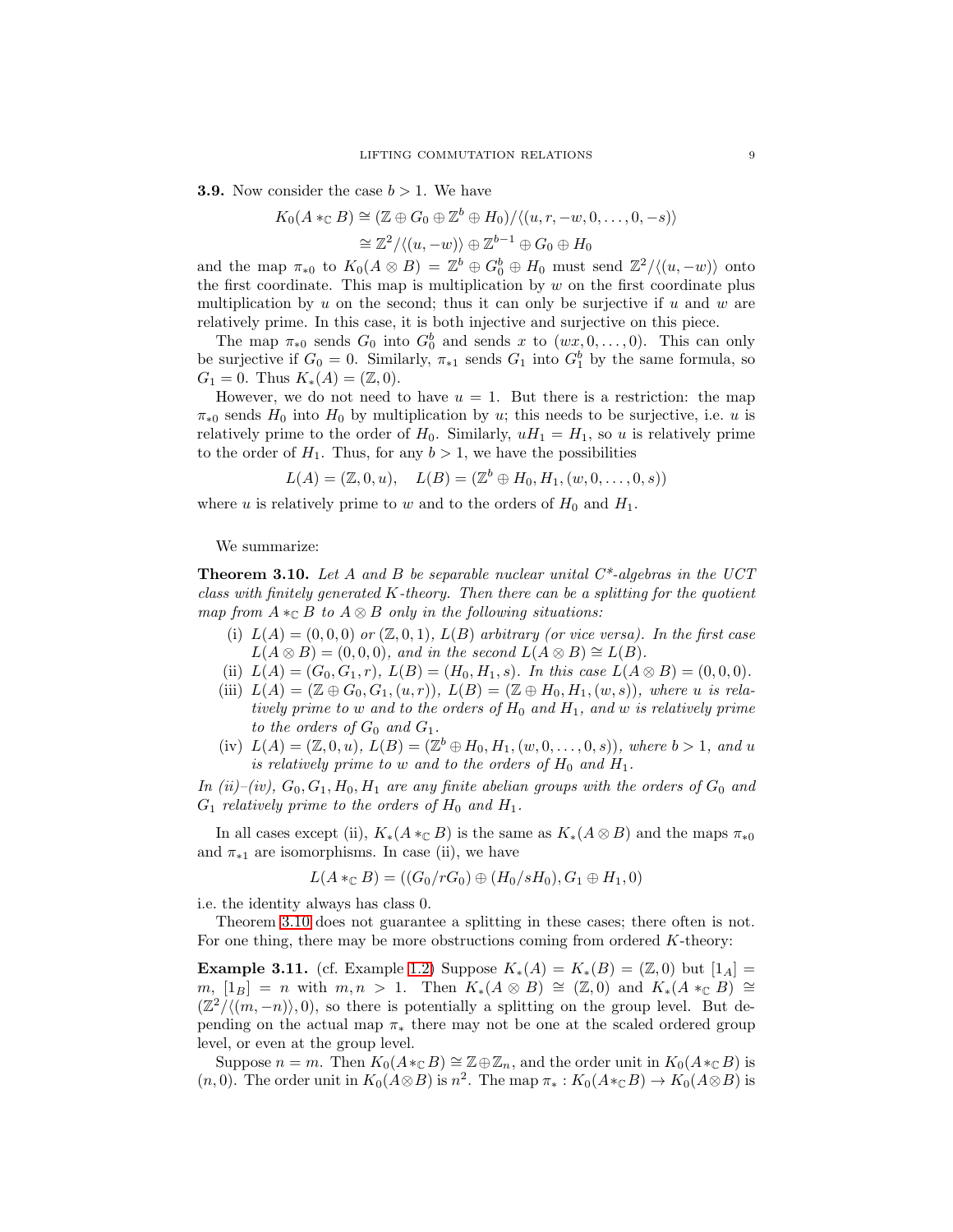multiplication by  $n$ , which is not surjective, so there can be no cross section. More generally, in n and m are not relatively prime, and  $d$  is their greatest common divisor and p is their least common multiple, then  $K_0(A \ast_{\mathbb{C}} B) \cong \mathbb{Z} \oplus \mathbb{Z}_d$  and the order unit in  $K_0(A \ast_{\mathbb{C}} B)$  is  $(p, 0)$ . The order unit in  $K_0(A \otimes B)$  is  $mn; \pi_*$  is multiplication by  $\frac{mn}{p} = d$  and is not surjective.

In these cases there is not a splitting at the group level. But suppose  $m$  and  $n$  are relatively prime. Then there is a splitting at the group level  $(\pi_*$  is an isomorphism). But the positive cone in  $K_0(A\otimes B)$  can be larger than the positive cone in the unital free product  $K_0(A *_{\mathbb{C}} B)$ , for example if  $A = \mathbb{M}_m$ ,  $B = \mathbb{M}_n$ ; in this case the positive cone in  $K_0(A\otimes B) \cong \mathbb{Z}$  is the usual one, but it is shown in [\[RV98\]](#page-14-0) that (at least if m or n is prime) the positive cone in  $K_0(A \ast_{\mathbb{C}} B)$  is the subsemigroup of Z generated by  $m$  and  $n$ .

<span id="page-9-0"></span>Example 3.12. The situation can be nicer with Kirchberg algebras: the unital free product  $M_2(O_\infty) *_{\mathbb{C}} M_3(O_\infty)$  contains a unital copy of  $M_6$ . Let  $\{e_{ij} : 1 \le i, j \le 3\}$ be the standard matrix units in the  $M_3(O_\infty)$ . There are mutually orthogonal subprojections  $f_1, f_2, f_3, g_1, g_2$  of  $e_{11}$  in  $M_3(O_\infty)$  adding up to  $e_{11}$  such that  $f_1, f_2, f_3$ are equivalent to  $e_{11}$  and  $g_1$  and  $g_2$  are equivalent (take  $[f_k] = [e_{11}]$  and  $[g_k] = -[e_{11}]$ for all k in  $K_0(O_\infty) \cong \mathbb{Z}$ ). Then

$$
f_1 + f_2 + f_3 \sim 1_{M_3(O_\infty)}
$$
.

We have that  $1_{M_3(O_\infty)} = 1_{M_2(O_\infty)}$  since the free product is unital, and  $1_{M_2(O_\infty)}$  is the sum of two equivalent projections in the  $M_2(O_\infty)$ , so  $f_1 + f_2 + f_3$  is the sum of two equivalent projections  $r_1, r_2$ . Set  $p_{11} = r_1 + g_1$  and  $p_{12} = r_2 + g_2$ ; then  $e_{11} = p_{11} + p_{12}$ , and  $p_{11} \sim p_{12}$ . For  $j = 2, 3$  set  $p_{j1} = e_{j1}p_{11}e_{1j}$  and  $p_{j2} = e_{j1}p_{12}e_{1j}$ ; then

$$
\{p_{jk} : 1 \le j \le 3, 1 \le k \le 2\}
$$

are six mutually orthogonal equivalent projections in  $M_2(O_\infty) *_{\mathbb{C}} M_3(O_\infty)$  adding up to the identity.

This argument generalizes to show that if  $m$  and  $n$  are relatively prime, then  $M_m(O_\infty) *_{\mathbb{C}} M_n(O_\infty)$  contains a unital copy of  $M_{mn}$ . Thus there is no K-theoretic obstruction to a splitting in this case.

**Example 3.13.** If  $A$  or  $B$  does not have finitely generated  $K$ -theory, the situation can be much more complicated. For example, if  $A$  is the CAR algebra, there does not appear to be any K-theoretic obstruction to a cross section for the quotient map from  $A \ast_{\mathbb{C}} A$  to  $A \otimes A$ , but it is questionable that there is a splitting in this case.

One unresolved question is: if there is a splitting for the quotient map from  $A *_{\mathbb{C}} B$  to  $A \otimes B$ , is there necessarily a unital splitting (and is a splitting even necessarily unital)? It follows from Theorem [3.10](#page-8-0) and the comment afterward that in the UCT case with finitely generated  $K$ -theory, any splitting must necessarily at least send the identity of  $A \otimes B$  to a projection in  $A \ast_{\mathbb{C}} B$  whose  $K_0$ -class is the same as the  $K_0$ -class of the identity.

# 4. K-Theoretic Obstructions, General Free Product Case

We can do an essentially identical analysis of obstructions to splitting of the quotient map from  $A * B$  to  $A \otimes B$ . But this case can also be handled more easily: if there is a splitting for this map, there is also a splitting for the quotient map from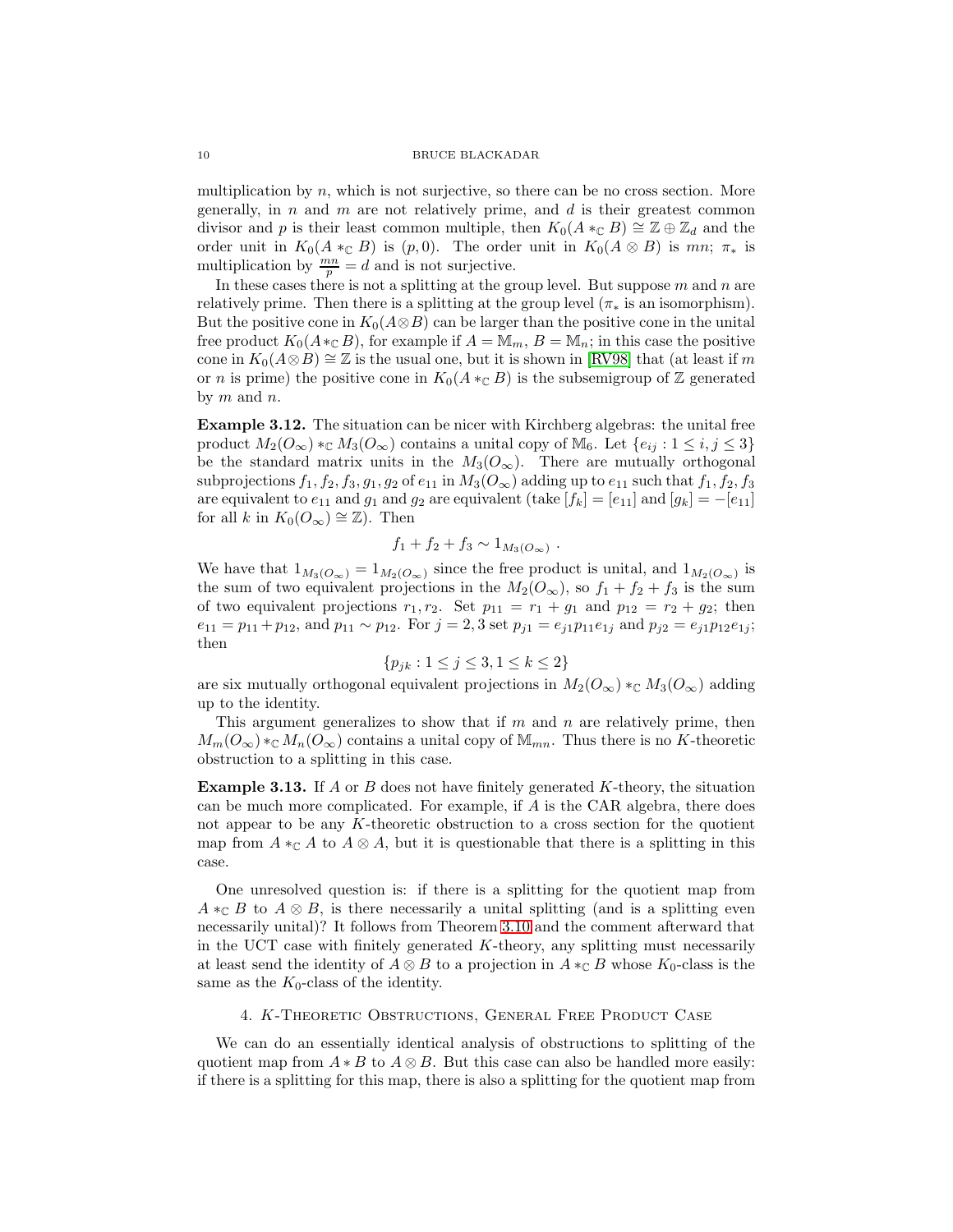$A *_{\mathbb{C}} B$  to  $A \otimes B$ , so the restrictions in this case are more severe. However, it is easily seen that in all the cases in Theorem [3.10](#page-8-0) where a splitting is possible, there is actually a splitting (at the K-theory level) of the quotient map from  $A * B$  to  $A *_{\mathbb{C}} B$ . So the K-theoretic restrictions are identical in the two cases. (Restrictions from ordered K-theory may be more severe in the full free product case; cf. Example [1.2.](#page-1-0))

The quotient map from  $A * B$  to  $A *_{\mathbb{C}} B$  does not split in general. There are K-theoretic obstructions in many cases; for example, a quotient map between finite abelian groups generally does not split.

Ordered K-theory also implies nonsplitting of the quotient map from  $A * B$  to  $A *_{\mathbb{C}} B$  in some cases even when there is a splitting at the K-theory level:

<span id="page-10-0"></span>**Example 4.1.** The positive cone of  $K_0(\mathbb{C}^2 * \mathbb{C}^2) \cong \mathbb{Z}^2 \oplus \mathbb{Z}^2 = \mathbb{Z}^4$  is the set of 4-tuples with nonnegative entries, and the scale consists of points with each entry 0 or 1 (not all such points; in fact, it can be shown that the scale only consists of  $(1, 1, 0, 0), (0, 0, 1, 1)$  and the 4-tuples with at most one 1). The positive cone and scale of  $K_0(\mathbb{C}^2 *_{\mathbb{C}} \mathbb{C}^2) \cong \mathbb{Z}^4/\langle (1,1,-1,-1) \rangle$  are the images of the ones in  $\mathbb{Z}^4$ . If there is a cross section  $\sigma: \mathbb{C}^2 *_{\mathbb{C}} \mathbb{C}^2 \to \mathbb{C}^2 * \mathbb{C}^2$  for the quotient map,  $\sigma_*$  must send  $[(1, 0, 0, 0)]$  to an element of the scale in  $\mathbb{Z}^4$  which is in the equivalence class; the only such element is  $(1, 0, 0, 0)$  (in fact, this is the only element of the equivalence class in the positive cone). Similarly, we must have  $\sigma_*([0,1,0,0)] = (0,1,0,0)$ , etc. But there is no such homomorphism since then  $0 = \sigma_*(0) = \sigma_*([1, 1, -1, -1]) =$  $(1, 1, -1, -1) \neq 0$ . Thus there can be no cross section.

#### 5. Lifting Commutation Relations

This section contains the main results of this paper.

.

.

**Definition 5.1.** Let A and B be unital C\*-algebras. We say A absorbs B smoothly if there is an isomorphism from A to  $A \otimes B$  which is homotopic to the embedding map  $\overline{\iota}_A : a \mapsto a \otimes 1_B$  from A to  $A \otimes B$ .

If B is smoothly self-absorbing, i.e. smoothly absorbs itself, then any A that absorbs  $B$  absorbs  $B$  smoothly. (It is an interesting and perhaps difficult question whether smoothly self-absorbing is equivalent to strongly self-absorbing.)

Here are some examples of smooth absorption. These are easy consequences of known (sometimes deep) results, but have apparently not been explicitly written in the literature:

- (i)  $O_2$  smoothly absorbs any separable simple unital nuclear  $C^*$ -algebra since (a) it absorbs any such algebra and (b) any unital endomorphism of  $O_2$  is homotopic to the identity map by [\[Cun81,](#page-13-5) 2.1] since the unitary group of  $O_2$  is connected.
- (ii)  $O_{\infty}$  is smoothly self-absorbing by the same argument (cf. [\[Rør02,](#page-14-8) 8.2.3]); thus any  $O_{\infty}$ -absorbing C<sup>\*</sup>-algebra (e.g. any direct sum of Kirchberg algebras) absorbs  $O_{\infty}$  smoothly.
- (iii) The Jiang-Su algebra  $Z$  is smoothly self-absorbing by the results of  $[DW09]$ . Thus any Z-stable C\*-algebra absorbs Z smoothly.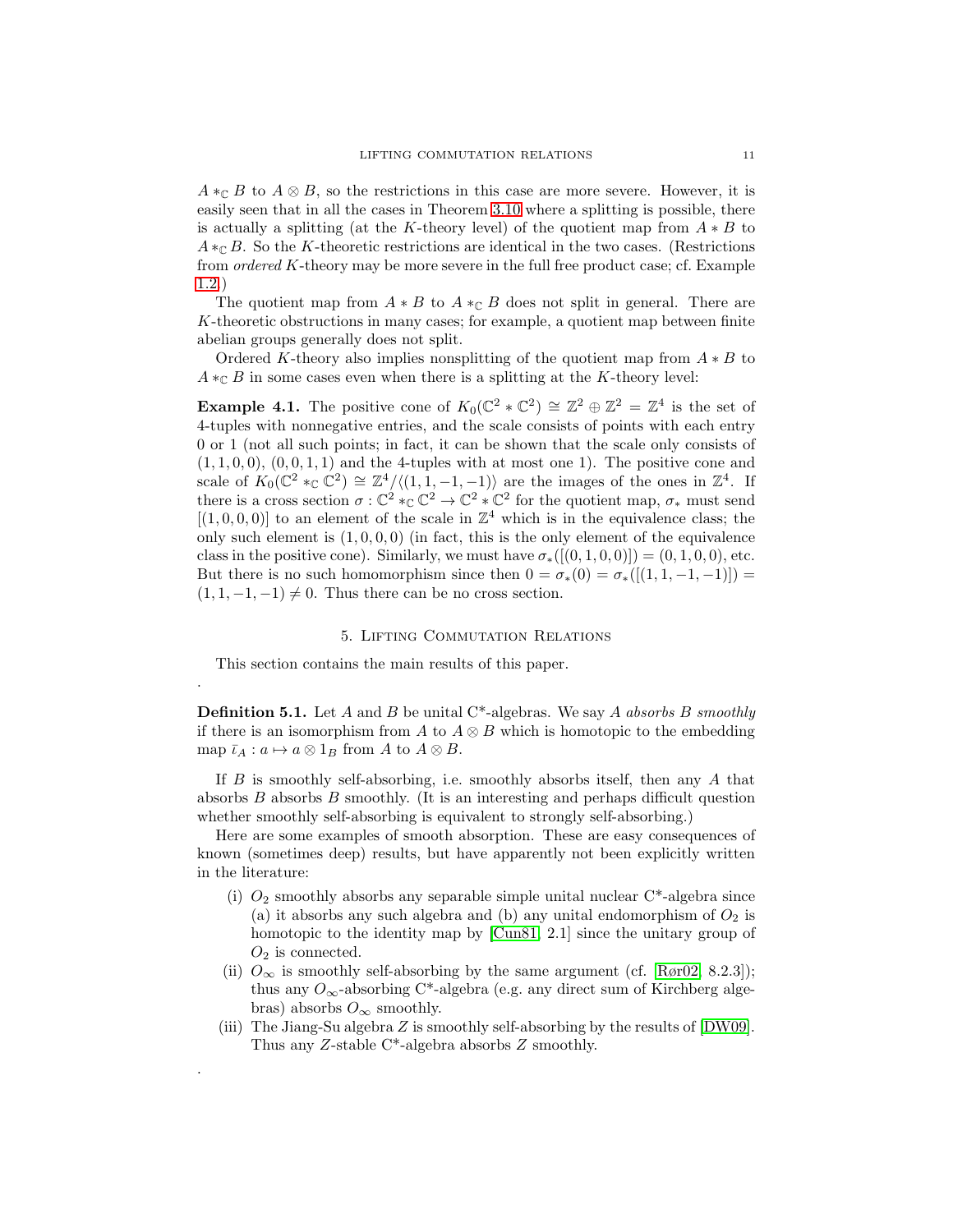<span id="page-11-0"></span>**Theorem 5.2.** Let A and B be separable unital  $C^*$ -algebras. If A is semiprojective and absorbs B smoothly, then the quotient map from  $A * B$  to  $A \otimes B$  splits, and the quotient map from  $A \ast_{\mathbb{C}} B$  to  $A \otimes B$  splits unitally.

*Proof.* Let  $\phi$  be an isomorphism from A to  $A \otimes B$  which is homotopic to  $\bar{\iota}_A$ . Since  $\bar{\iota}_A$  lifts to a homomorphism  $(\iota_A)$  from A to  $A * B$  and a unital homomorphism from A to  $A *_{\mathbb{C}} B$ , there is a lift  $\psi$  of  $\phi$  to  $A * B$  and a unital lift  $\tilde{\psi}$  of  $\phi$  to  $A *_{\mathbb{C}} B$  by the Homotopy Lifting Theorem [\[Bla15\]](#page-13-6). Then  $\psi \circ \phi^{-1}$  and  $\tilde{\psi} \circ \phi^{-1}$  are the desired splittings.  $\Box$ 

We give a lower-tech alternate argument which covers many of the same cases and also potentially more situations. In the following, let A and P be a separable unital C\*-algebra with the following properties:

(i) P is isomorphic to  $P^{\otimes \infty} = \bigotimes^{\infty}$  $k=1$ P, and hence to  $P^{\otimes n} = \bigotimes^n$  $k=1$  $P$  for any  $n$ .

(ii) A is semiprojective and absorbs P, i.e.  $A \otimes P \cong A$ .

Some examples of such A and P are:

- (a)  $A = O_2$  or a finite direct sum of copies of  $O_2$ ,  $P = B^{\infty}$  for any separable simple unital nuclear B, e.g.  $P = O_2$ ,  $O_{\infty}$ , the Jiang-Su algebra Z, or the CAR algebra.
- (b) A a finite direct sum of semiprojective Kirchberg algebras, e.g.  $O_{\infty}$ ,  $P =$  $O_{\infty}$  or  $P = Z$ .

It is likely there are some other possibilities, although the conditions on A and P are rather restrictive.

<span id="page-11-1"></span>**Theorem 5.3.** Let A and P be as above. Let Q be the full free product of A and a sequence of copies of  $P$ , i.e.  $Q$  is the universal  $C^*$ -algebra generated by a copy of A and a sequence of copies of P with no relations. The canonical quotient map  $\pi: Q \to A \otimes P^{\otimes \infty}$  splits, i.e. there is a \*-homomorphism  $\sigma: A \otimes P^{\otimes \infty} \to Q$  with  $\pi \circ \sigma = id.$ 

Proof. For each n, let

$$
Q_n = (A \otimes P^{\otimes n}) * P * P * \cdots
$$

which is the universal  $C^*$ -algebra generated by a copy of A and a sequence of copies of  $P$  such that the copy of  $A$  and the first  $n$  copies of  $P$  commute and have a common unit. There is an obvious canonical quotient map  $\pi_n$  from Q onto  $Q_n$  for all n and a quotient map  $\pi_{n,m}: Q_n \to Q_m$  for  $n < m$  satisfying  $\pi_{n,p} = \pi_{m,p} \circ \pi_{n,m}$ for  $n < m < p$ . Thus we have an inductive system  $(Q_n, \pi_{n,m})$  with surjective connecting maps, and

$$
\lim_{\rightarrow} (Q_n, \pi_{n,m}) \cong A \otimes P^{\otimes \infty}
$$

where the infinite tensor product is regarded as the universal C\*-algebra generated by a copy of  $A$  and a sequence of copies of  $P$  which commute and have a common unit, and the isomorphism with the inductive limit is the canonical one.

By assumption,  $A \otimes P^{\otimes \infty}$  is isomorphic to A and is thus semiprojective. By definition of semiprojectivity, there is a lifting  $\sigma: A \otimes P^{\otimes \infty} \to Q_n$  of the identity map on  $A \otimes P^{\otimes \infty}$ , for some *n*. Thus we have a cross section

$$
(A \otimes P^{\otimes n}) * P * P * \cdots \xrightarrow{\sigma} (A \otimes P^{\otimes n}) \otimes P \otimes P \otimes \cdots
$$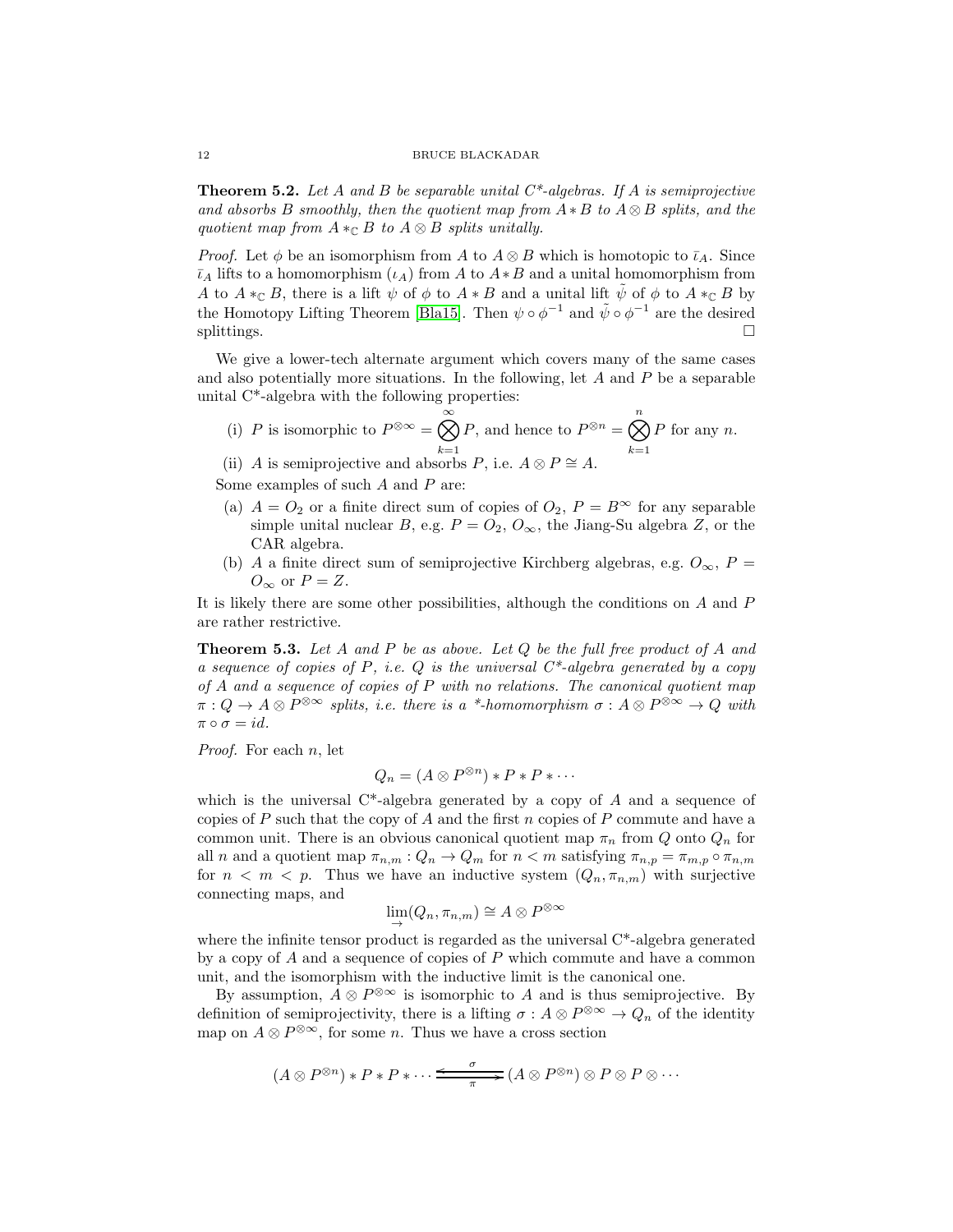and the result follows by fixing an isomorphism of A with  $A \otimes P^{\otimes n}$ .

**Corollary 5.4.** Let P and A be as in the theorem. For any  $n \geq 1$ , the quotient map from  $A * P * \cdots * P$  (n copies of P) to  $A \otimes P^{\otimes n}$  splits.

*Proof.* The quotient map  $\pi$  from Q to  $A \otimes P^{\otimes \infty}$  factors through

$$
\rho: Q \to A * P * \cdots * P * P^{\otimes \infty}
$$

 $(n-1)$  copies of P), the universal C<sup>\*</sup>-algebra generated by a copy of A and a sequence of copies of P where the copies of P for  $k \geq n$  commute and have a common unit. If  $\sigma: A \otimes P^{\otimes \infty} \cong A \otimes P^{\otimes (n-1)} \otimes P^{\otimes \infty} \to Q$  is the cross section from the theorem, then  $\rho \circ \sigma$  is the desired cross section once  $P^{\otimes \infty}$  is identified with P.

Since the quotient map from Q to  $A \otimes P^{\otimes \infty}$  factors through the infinite unital free product of copies of  $A$  and  $P$ , the theorem and corollary remain true if "free product" is replaced by "unital free product." However, this does not directly give a unital splitting. But we can simply repeat the argument replacing Q by the unital infinite free product to obtain unital versions:

**Theorem 5.5.** Let A and P be as above. Let  $Q$  be the full unital free product of A and a sequence of copies of P, i.e.  $Q$  is the universal unital  $C^*$ -algebra generated by a copy of  $A$  and a sequence of copies of  $P$  all with a common unit but with no other relations. The canonical quotient map  $\pi: Q \to A \otimes P^{\otimes \infty}$  splits unitally, i.e. there is a unital \*-homomorphism  $\sigma : A \otimes P^{\otimes \infty} \to Q$  with  $\pi \circ \sigma = id$ .

**Corollary 5.6.** Let P and A be as in the theorem. For any  $n \geq 1$ , the quotient map from  $A *_{\mathbb{C}} P *_{\mathbb{C}} \cdots *_{\mathbb{C}} P$  (n copies of P) to  $A \otimes P^{\otimes n}$  splits unitally.

**Corollary 5.7.** If A and P are as in the theorem, B is a  $C^*$ -algebra, J a closed two-sided ideal of B with  $B/J$  unital, and  $A_0$  and  $P_0$  are commuting unital copies of A and P in  $B/J$ , and  $A_0$  and  $P_0$  lift to copies of A and P in B, then  $A_0$  and  $P_0$ lift to commuting copies of  $A$  and  $P$  with a common unit in  $B$ . If  $B$  is unital, and  $A_0$  and  $P_0$  lift to unital copies of A and P in B, then  $A_0$  and  $P_0$  lift to commuting unital copies of A and P in B.

<span id="page-12-0"></span>**Corollary 5.8.** (i) If B is a separable simple unital nuclear  $C^*$ -algebra, the canonical quotient map from  $O_2 * B$  to  $O_2 \otimes B$  splits, and the quotient map from  $O_2 *_{\mathbb{C}} B$ to  $O_2 \otimes B$  splits unitally.

(ii) Let A be a semiprojective Kirchberg algebra. Then the canonical quotient map from  $A * O_{\infty}$  to  $A \otimes O_{\infty}$  splits, and the quotient map from  $A *_{\mathbb{C}} O_{\infty}$  to  $A \otimes O_{\infty}$ splits unitally.

(iii) Let A be a Z-stable semiprojective  $C^*$ -algebra. Then the canonical quotient map from  $A*Z$  to  $A\otimes Z$  splits, and the quotient map from  $A*\mathcal{Z}$  to  $A\otimes Z$  splits unitally.

Note that the only known unital  $Z$ -stable semiprojective  $C^*$ -algebras are finite direct sums of semiprojective Kirchberg algebras.

### 6. How Explicit and General?

The quotient maps from  $O_2 * O_n$  to  $O_2 \otimes O_n \cong O_2$  and from  $O_n * O_{\infty}$  to  $O_n \otimes O_\infty \cong O_n$  for any  $n, 2 \leq n \leq \infty$ , split. It would be very useful to have an explicit formula or description of a cross section in these cases (note that no uniqueness for the splitting should be expected); but there may not be any such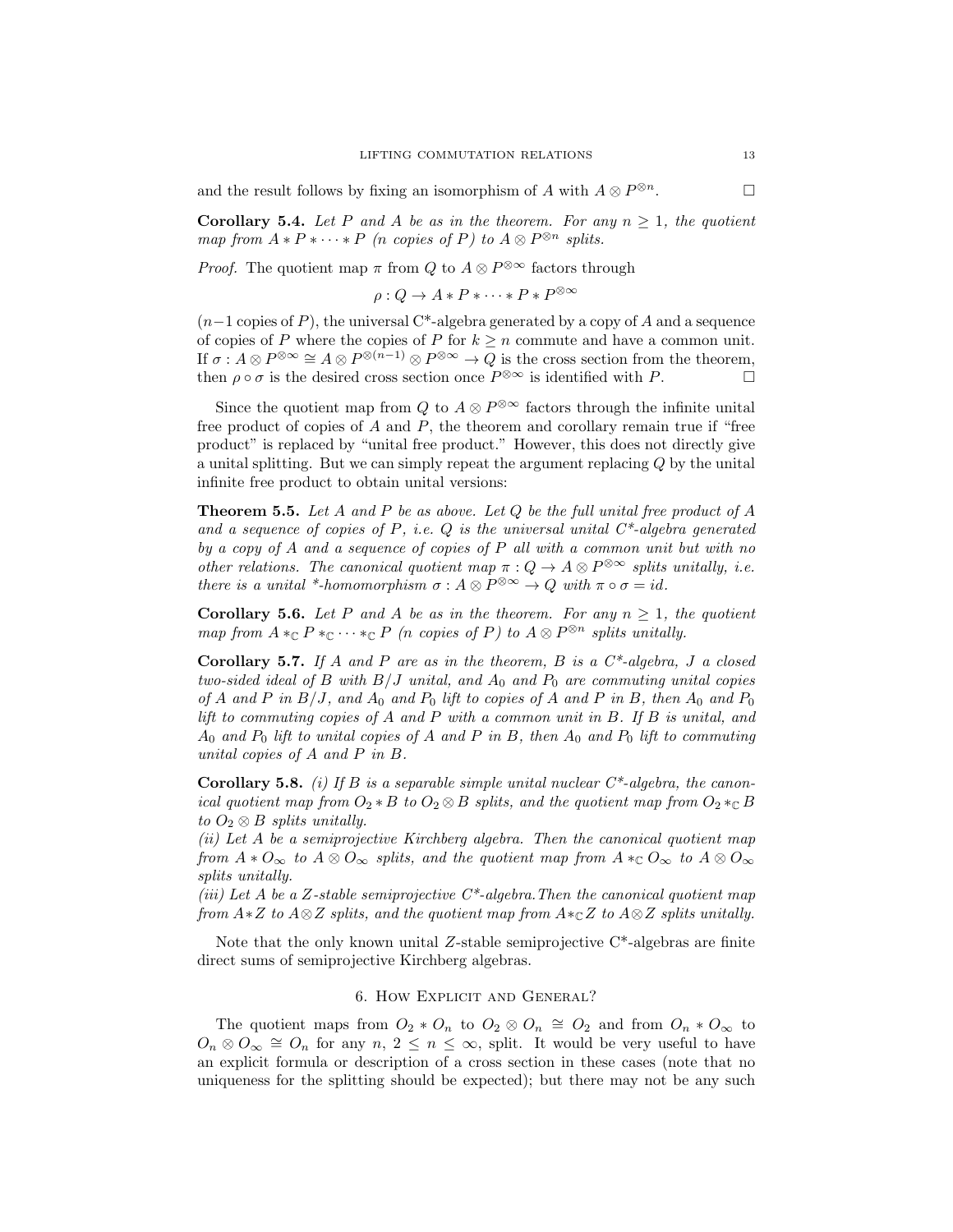explicit description, just as there is no explicit isomorphism between  $O_2 \otimes O_2$  and  $O_2$ .

There are still unresolved cases where both  $A$  and  $B$  are semiprojective Kirchberg algebras, and some other interesting cases:

- (i)  $O_m \otimes O_n$  where  $m-1$  and  $n-1$  are relatively prime and  $> 1$ . Note that if  $m-1$  and  $n-1$  are not relatively prime, then there is no splitting for  $O_m \otimes O_n$  (ruled out by Theorem [3.10\)](#page-8-0).
- (ii)  $M_m(O_\infty) \otimes M_n(O_\infty)$ , with  $m, n > 1$  and m and n relatively prime. The case  $m = 1$  or  $n = 1$  is covered by the theorem, and the case m and n not relatively prime is ruled out by Theorem [3.10.](#page-8-0)
- (iii) Other cases potentially allowed by Theorem  $3.10(ii)$ –(iv).
- (iv)  $O_2 \otimes B$  with B separable unital nuclear but not simple, even the case  $O_2 \otimes \mathbb{C}^2$ . Note that the case  $O_2 \otimes M_2$  is covered by the theorem.
- (v)  $O_{\infty} \otimes B$ , where B is separable unital nuclear but not purely infinite. Even the cases  $O_{\infty} \otimes \mathbb{C}^2$  and  $O_{\infty} \otimes \mathbb{M}_2$  are open.

The case where  $A$  and  $B$  are Kirchberg algebras which are not semiprojective is also open. There are still severe K-theoretical obstructions to a splitting in this case, but there are some instances not ruled out, e.g. if A or B is  $O_{\infty}$ , if  $K_0(A) = K_0(B) = \mathbb{Q}$  or the dyadic rationals ([1<sub>A</sub>] or [1<sub>B</sub>] not 0) and  $K_1(A) =$  $K_1(B) = 0$ , or if the K-groups of A and B are in a case allowed in Theorem [3.10\(](#page-8-0)ii)–(iv) where the  $G_i$  and  $H_j$  are not required to be finite, but just torsion with relatively prime exponents. The question of existence of a splitting would not seem to have any essential dependence on semiprojectivity (even though the present proof techniques use semiprojectivity). For example, in the UCT case one can write A and B as inductive limits of semiprojective Kirchberg algebras  $A_n$ and  $B_n$  (cf. [\[Rør02\]](#page-14-8), [\[End15\]](#page-14-11)) and try to make splittings for  $A_n * B_n \to A_n \otimes$  $B_n$  approximately compatible using approximate unitary equivalence theorems for embeddings of Kirchberg algebras.

Cases such as  $Z \otimes Z$ ,  $Z \otimes \mathbb{C}^2$ ,  $Z \otimes M_2$ , or  $M_2 \otimes M_2 \otimes$ ,  $M_2 \otimes \otimes Z$ , and  $M_2 \otimes \otimes M_2$ where  $M_{2^{\infty}}$  is the CAR algebra, are also open. (A UHF algebra of infinite type is smoothly self-absorbing but not semiprojective, as is Z.) Note that there is a K-theoretic obstruction to a splitting for  $M_{2} \otimes \mathbb{C}^{2}$ , but not the others.

#### **REFERENCES**

- <span id="page-13-3"></span>[AC13] Pere Ara and Guillermo Cortiñas. Tensor products of Leavitt path algebras. Proc. Amer. Math. Soc., 141(8):2629–2639, 2013.
- <span id="page-13-1"></span>[Bla85] Bruce Blackadar. Shape theory for C∗-algebras. Math. Scand., 56(2):249–275, 1985.
- <span id="page-13-2"></span>[Bla98] Bruce Blackadar. K-theory for operator algebras, volume 5 of Mathematical Sciences Research Institute Publications. Cambridge University Press, Cambridge, second edition, 1998.
- <span id="page-13-4"></span>[Bla04] Bruce Blackadar. Semiprojectivity in simple C<sup>∗</sup>-algebras. In Operator algebras and applications, volume 38 of Adv. Stud. Pure Math., pages 1–17. Math. Soc. Japan, Tokyo, 2004.
- <span id="page-13-0"></span>[Bla06] B. Blackadar. Operator algebras, volume 122 of Encyclopaedia of Mathematical Sciences. Springer-Verlag, Berlin, 2006. Theory of C∗-algebras and von Neumann algebras, Operator Algebras and Non-commutative Geometry, III.
- <span id="page-13-6"></span>[Bla15] Bruce Blackadar. The homotopy lifting theorem for semiprojective C<sup>∗</sup>-algebras. Math. Scand., to appear, 2015.
- <span id="page-13-5"></span>[Cun81] Joachim Cuntz. K-theory for certain  $C^*$ -algebras. Ann. of Math. (2), 113(1):181–197, 1981.